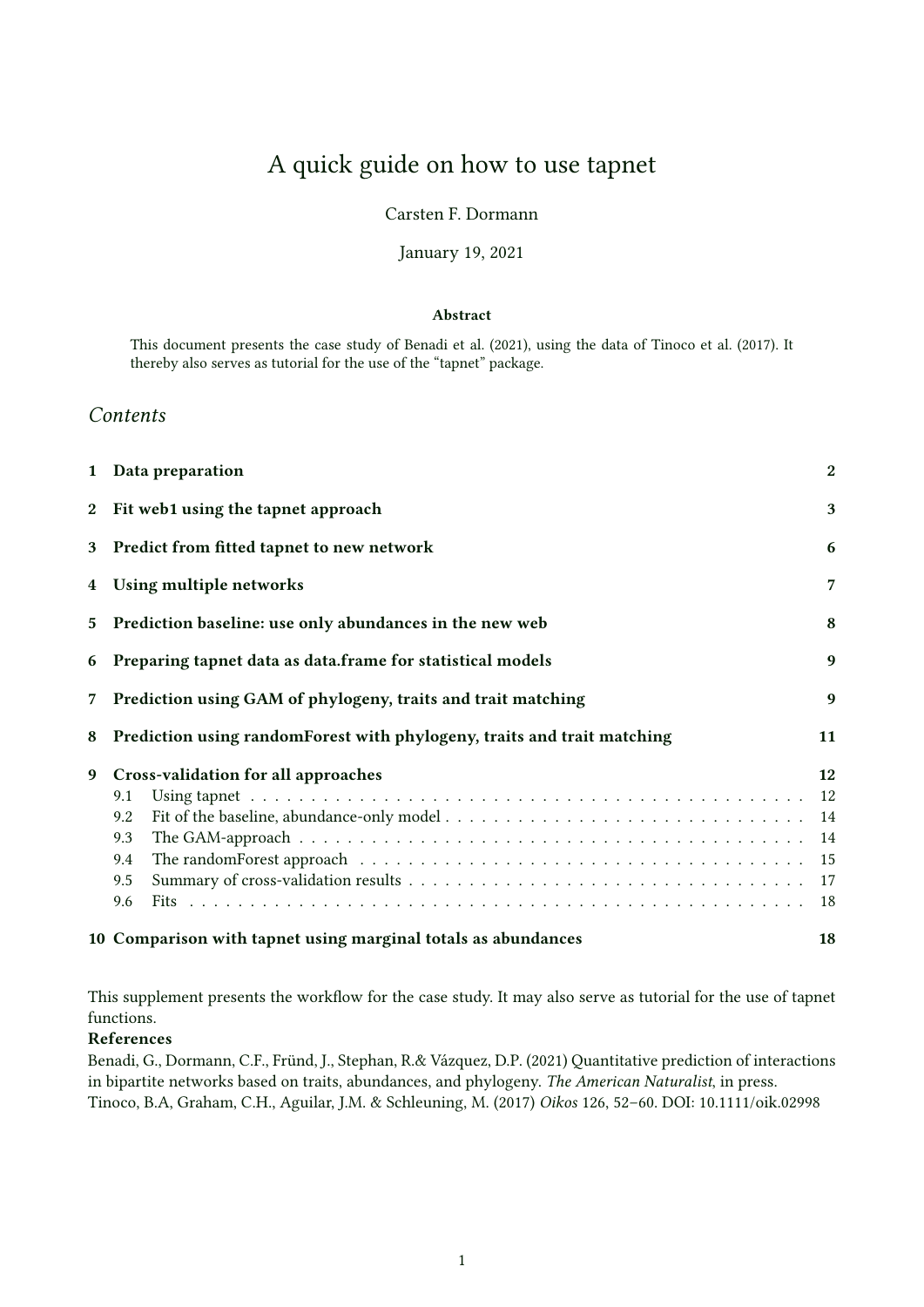## 1 Data preparation

library (tapnet) data(Tinoco)

First, we have to put all information into a single 'tapnet' object, using make tapnet:

```
# Produce tapnet objects using each network separately (1=Forest, 2=shrub, 3=cattle farm)
tapnet_web1 <- make_tapnet(tree_low = plant_tree, tree_high = humm_tree,
                           networks = networks[1], traits_low = plant_traits,
                           traits_high = humm_traits, abun_low=plant_abun[1],
                           abun_high=humm_abun[1], npems_lat = 4)
tapnet_web2 <- make_tapnet(tree_low = plant_tree, tree_high = humm_tree,
                           networks = networks[2], traits_low = plant_traits,
                           traits_high = humm_traits, abun_low=plant_abun[2],
                           abun high=humm abun[2], npems lat = NULL)
```
Note:

(a) We use only 4 phylogenetic eigenvectors (PEMs, for "maps", and because PE is too short to be unambiguous) for the first network, but all for the other two for evaluation. The "value" NULL enforces the use of all PEMs. (b) Because each web has only some species present, some PEMs will automatically be dropped (those relevant only for the missing species). As a consequence, web2 may now not have the same PEMs used for web1 (which are required for prediction from web1 to web 2). Let's check:

```
colnames(tapnet_web1$networks[[1]]$pems$low) # names of fitted PEMs
## [1] "V_1" "V_2" "V_3" "V_7"
colnames(tapnet web1$networks[[1]]$pems$high)
## [1] "V_1" "V_3" "V_6" "V_8"
colnames(tapnet_web2$networks[[1]]$pems$low) # names of PEMs all present
## [1] "V_1" "V_2" "V_3" "V_5" "V_7" "V_8" "V_10" "V_11" "V_16" "V_19"
## [11] "V_20" "V_21" "V_22" "V_25" "V_27" "V_28"
colnames(tapnet web2$networks[[1]]$pems$high) # V 8 (high) is missing!
## [1] "V_1" "V_3" "V_4" "V_6" "V_7" "V_9" "V_11" "V_12" "V_13"
```
We can see that for the lower level, all PEMs were computed for web2, but not for the higher level, where V\_8 is missing. We compute that, using the helper function pems\_from\_tree, and add it to the tapnet-object. (Because this function is not exported, we need to use the triple-colon when calling it explicitly from the package.) Then we do the same with web3.

```
tapnet_web2$networks[[1]]$pems$high$V_8 <- tapnet:::pems_from_tree(humm_tree)[colnames(
 tapnet_web2$networks[[1]]$web), "V_8"]
colnames(tapnet_web2$networks[[1]]$pems$high) # check: complete!
## [1] "V_1" "V_3" "V_4" "V_6" "V_7" "V_9" "V_11" "V_12" "V_13" "V_8"
```
Using the colnames(.)-line we can check that they are now complete (not shown). As an additional preliminary step, we may want to check for correlation between the phylogenetic eigenvectors and the observed traits:

cor(cbind(tapnet\_web1\$networks[[1]]\$pems\$low, tapnet\_web1\$networks[[1]]\$traits\$low))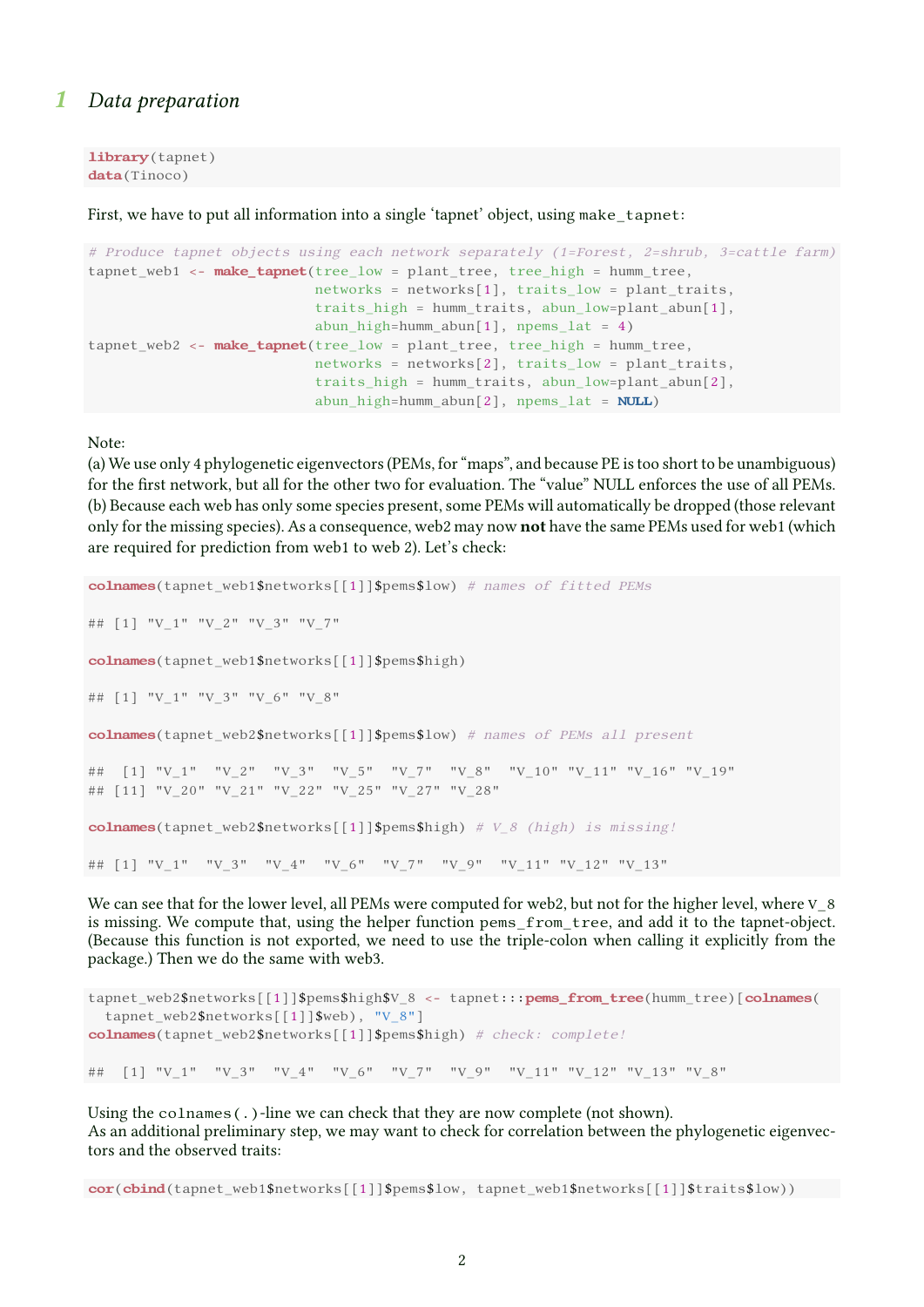| ## |                                                                                              | V <sub>1</sub>      | V <sub>2</sub>            | V <sub>3</sub>                                     | V 7                       |  |
|----|----------------------------------------------------------------------------------------------|---------------------|---------------------------|----------------------------------------------------|---------------------------|--|
|    | ## V 1                                                                                       |                     |                           | 1.00000000 -0.03323508 0.19929407                  | 0.01950265                |  |
|    | ## V 2                                                                                       |                     |                           | $-0.03323508$ 1.00000000 -0.02390179 0.02484880    |                           |  |
|    | ## V 3                                                                                       |                     |                           | $0.19929407 - 0.02390179$ 1.00000000 0.02538867    |                           |  |
|    | ## V 7                                                                                       |                     |                           | 0.01950265 0.02484880 0.02538867 1.00000000        |                           |  |
|    | ## Corolla length mm 0.30147805 -0.14321786 0.23301956 -0.40838875                           |                     |                           |                                                    |                           |  |
| ## |                                                                                              | Corolla_length_mm   |                           |                                                    |                           |  |
|    | ## $V_1$                                                                                     |                     | 0.3014780                 |                                                    |                           |  |
|    | ## V 2                                                                                       |                     | $-0.1432179$              |                                                    |                           |  |
|    | ## V 3                                                                                       |                     | 0.2330196                 |                                                    |                           |  |
|    | ## V 7                                                                                       |                     | $-0.4083887$              |                                                    |                           |  |
|    | ## Corolla_length_mm                                                                         | 1.0000000           |                           |                                                    |                           |  |
|    |                                                                                              |                     |                           |                                                    |                           |  |
|    | cor(cbind(tapnet_web1\$networks[[1]]\$pems\$high, tapnet_web1\$networks[[1]]\$traits\$high)) |                     |                           |                                                    |                           |  |
|    |                                                                                              |                     |                           |                                                    |                           |  |
| ## |                                                                                              | V <sub>1</sub>      | V <sub>3</sub>            | V <sub>6</sub>                                     | V 8                       |  |
|    | ## $V_1$                                                                                     |                     |                           | $1.0000000 - 0.21978007 - 0.11948531 - 0.14519738$ |                           |  |
|    | ## $V_3$                                                                                     |                     |                           | $-0.2197801$ 1.00000000 0.07786362 0.01687728      |                           |  |
|    | ## V 6                                                                                       |                     | $-0.1194853$ $0.07786362$ |                                                    | 1.00000000 0.28972218     |  |
|    | ## V 8                                                                                       | $-0.1451974$        |                           | 0.01687728  0.28972218  1.00000000                 |                           |  |
|    | ## Bill_length_mean_mm  0.5839393                                                            |                     | 0.23682088                |                                                    | $0.10121502 - 0.28068808$ |  |
| ## |                                                                                              | Bill length mean mm |                           |                                                    |                           |  |
|    | ## $V_1$                                                                                     |                     | 0.5839393                 |                                                    |                           |  |
|    | ## V 3                                                                                       |                     | 0.2368209                 |                                                    |                           |  |
|    | ## V 6                                                                                       |                     | 0.1012150                 |                                                    |                           |  |
|    | ## V 8                                                                                       |                     | $-0.2806881$              |                                                    |                           |  |
|    | ## Bill length mean mm                                                                       |                     | 1.0000000                 |                                                    |                           |  |

In this case, correlations are moderate (−0.4 for the strongest lower-level and 0.58 for the higher-level traits) and indicate some phylogenetic signal in the observed trait. Note, however, that latent traits are linear combinations of phylogenetic traits and this correlation does not check for collinearity with such a construct. We shall do that after fitting.

# 2 Fit web1 using the tapnet approach

We here assume that all trait matches are best described using a normal distribution. Alternatively, we could use the shifted log-normal. Next, we evaluate the goodness-of-fit of this fit:

```
fit_web1 <- fit_tapnet(tapnet = tapnet_web1, method="SANN") # very slow, but reliable
#fit_web1 <- fit_tapnet(tapnet = tapnet_web1) # the default way
#fit_web1ln <- fit_tapnet(tapnet = tapnet_web1, tmatch_type_obs = "shiftlnorm",
# ini=fit_web1$opt$par*2) # requires some tempering with ini
gof_web1_norm <- gof_tapnet(fit_web1)
gof_web1_norm
## $bc sim web
## [1] 0.4700434
##
## $cor_web
## [1] 0.506687
##
## $net indices
## $net_indices[[1]]
## Index Observed Mean Median q2.5 q97.5
## 1 connectance 0.3250000 0.6944528 0.6917293 0.6041667 0.7857143
## 2 NODF 62.5076453 75.9450699 76.1949456 68.5033638 81.9754513
## 3 weighted NODF 39.1972477 54.5116352 54.7724833 45.5104924 61.8013420
## 4 H2 0.4496136 0.1386368 0.1381887 0.1166049 0.1601014
```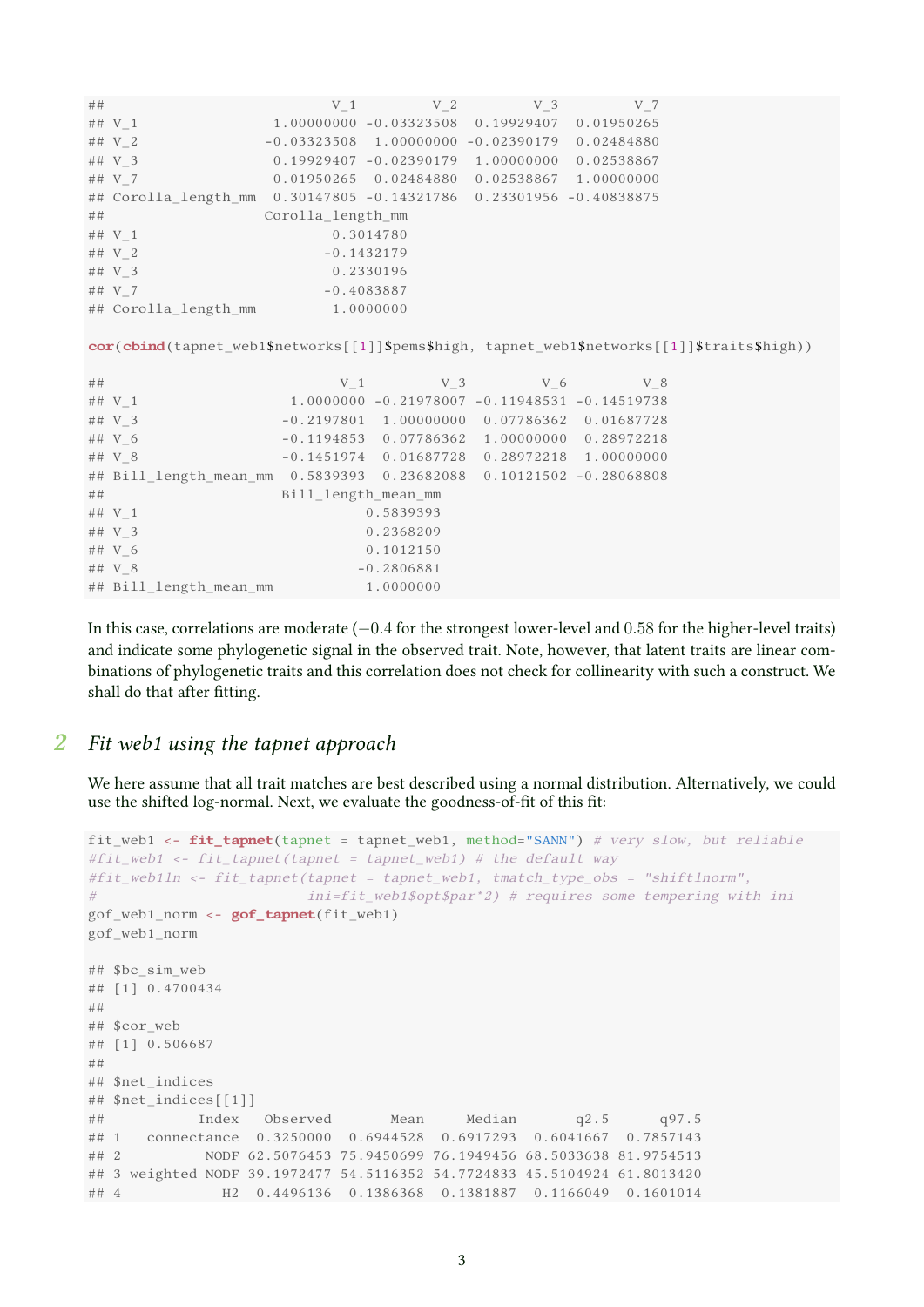The goodness-of-fit function returns the similarity between fitted and observed network expressed as Bray-Curtis similarity (bc\_sim\_web), where 0.50 is not a bad value; as the correlation between fitted and observed number of interactions, expressed as Spearman correlation (cor web), which is our key comparison criterion at 0.52; and, finally, some selected network indices were computed for the observed and repeated draws from the fitted multinomial distribution. In this case, none of the four indices includes the observed even in the 95% confidence interval (i.e. not good).

We can also have a look at the fitted model parameters:

```
fit_web1
## $par_opt
## $par_opt$lat_low
## V_1 V_2 V_3 V_7## 2.64756311 4.43496460 -0.08270909 -1.13704950
##
## $par_opt$lat_high
## V_1 V_3 V_6 V_8
## 5.2243635 2.9772795 -0.4693686 1.1060889
##
## $par_opt$pem_shift
## pem_shift
## -0.04238474
##
## $par_opt$tmatch_width_pem
## tmatch width pem
## 0.4641643
#H## $par_opt$tmatch_width_obs
## tmatch width obs1
## 6.093618
##
## $par_opt$delta
## delta
## 0.0156301
##
##
## $tmatch_type_pem
## [1] "normal"
##
## $tmatch type obs
## [1] "normal"
##
## $lambda
## [1] 0
##
## $method
## [1] "SANN"
#H\# \# \mathbb{R} \mathbb{R} \mathbb{R} \mathbb{R} \mathbb{R} \mathbb{R} \mathbb{R} \mathbb{R} \mathbb{R} \mathbb{R} \mathbb{R} \mathbb{R} \mathbb{R} \mathbb{R} \mathbb{R} \mathbb{R} \mathbb{R} \mathbb{R} \mathbb{R} \mathbb{R} \mathbb{R} \mathbb{R} \mathbb{R} \mathbb## [1] 50000
##
## $opt
## $opt$par
## V_1 V_2 V_3 V_7## 0.97363964 4.43496460 -0.08270909 -1.13704950
## V_1 V_2 V_3 V_6 V_8## 5.22436353 2.97727948 -0.46936861 1.10608885
## pem_shift tmatch_width_pem tmatch_width_obs1 delta
## -0.04238474 -0.76751674 1.80724201 -4.14280305
##
```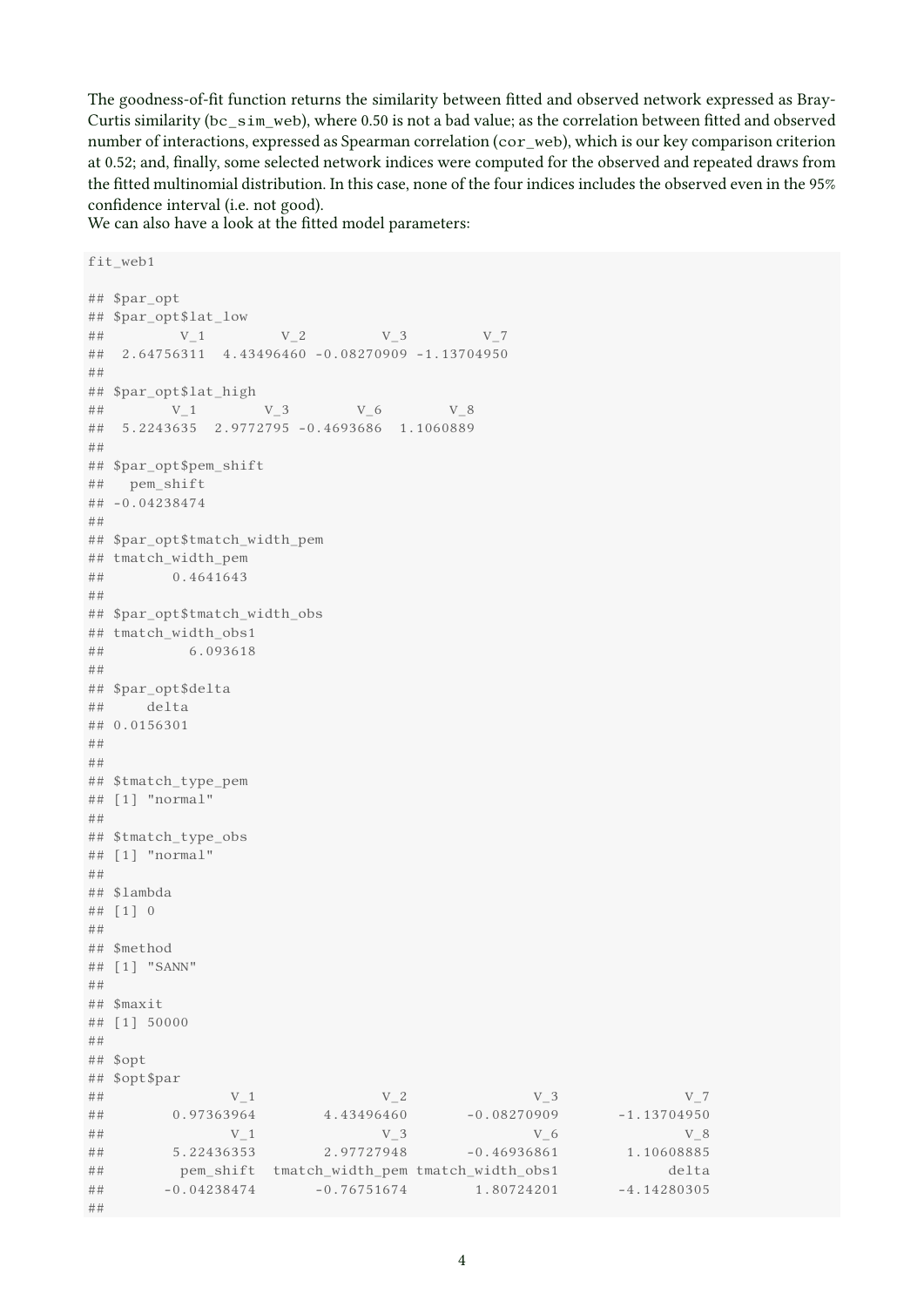```
## $opt$value
## [1] 1368.485
##
## $opt$counts
## function gradient
## 50000 NA
##
## $opt$convergence
## [1] 0
##
## $opt$message
## NULL
##
##
## attr(,"class")
## [1] "fitted.tapnet"
## attr(,"tapnet_name")
## [1] "tapnet_web1"
```
The output is a bit confusing, as it contains the fitted parameters twice: first, under par opt in the interpretable form, i.e. back-transformed for those parameters that were constraint (PEM 1, the standard deviations of the trait-matching function and  $\delta$ ); then again, under opt, in their untransformed form, as spit out by optim.

At least two things are interesting here:

- 1. The standard deviation of the trait-matching function (the normal, in this case) for the observed traits is rather wide (at 7.6, see par\_opt\$tmatch\_width\_obs). Typically, this indicates that the traits were not fitting very well to each other and the model did not find the observed traits useful. (We have seen much worse, with values > 1000, though.)
- 2. The value of  $\delta$  is (practically) 1. A value of 1 indicates that traits (observed and latent) are as important as the abundance.
- 3. Putting the two previous points together: this model hinges on the matching of the phylogeneticinformed latent traits. One reason may be that the phylogenies code up the effect of the traits, so that the trait has no remaining additional effect. Parameter lambda imposes a shrinkage to prioritise the observed trait effect over the latent traits. (Imposing some shrinkge, e.g. setting lambda=0.1, in this case reduced predictive fit to below the abundance-only model.)
- 4. The absolute values of the PEM-parameters matters little.

With the fitted object, we can correlate the latent and the observed traits. The code is rather ugly, since we need to access data in the belly of the object:

```
fitted lin low \langle- fit web1$par opt$lat low[which(names(fit web1$par opt$lat low) %in%
                              colnames(tapnet_web1$networks[[1]]$pems$low))]
fitted lat low <- as.vector(scale(rowSums(matrix(fitted lin low,
                            nrow = nrow (tapnet web1$networks[[1]]$pems$low),
                            \text{ncol} = \text{ncol}(\text{tapnet web1$networks[[1]]$pems$low), byrow = TRUE) *tapnet_web1$networks[[1]]$pems$low)))
cor(fitted_lat_low, tapnet_web1$networks[[1]]$traits$low)
## Corolla_length_mm
## [1,] 0.1341827
fitted_lin_high <- fit_web1$par_opt$lat_high[which(names(fit_web1$par_opt$lat_high) %in%
                                        colnames(tapnet_web1$networks[[1]]$pems$high))]
fitted_lat_high <- as. vector(scale(rowSums(matrix(fitted_lin high,
                              nrow = nrow(tapnet_web1$networks[[1]]$pems$high),
```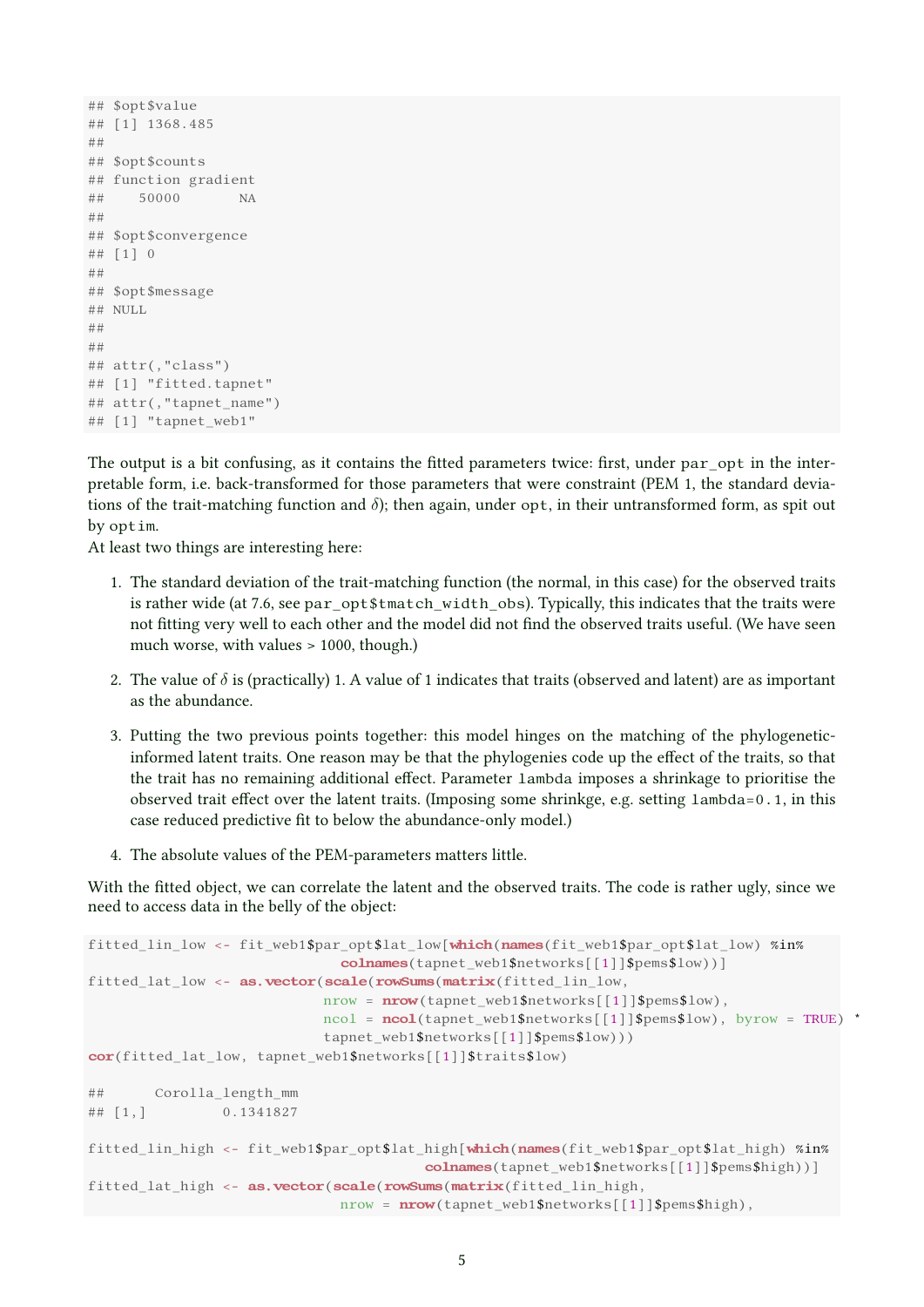```
ncol = ncol(tapnet_web1$networks[[1]]$pems$high), byrow = TRUE) *
                            tapnet_web1$networks[[1]]$pems$high)))
cor(fitted lat high, tapnet web1$networks[[1]]$traits$high)
## Bill length mean mm
## [1,] 0.6047337
```
In neither case was there any correlation between latent and observed traits. Finally, we can also check for correlation between the latent trait and the (independent) abundance of the species:

```
cor(fitted_lat_low, tapnet_web1$networks[[1]]$abuns$low)
## [1] 0.2421337
cor(fitted lat high, tapnet web1$networks[[1]]$abuns$high)
## [1] -0.4024925
```
# **3** Predict from fitted tapnet to new network

Fitting characteristics are all nice and fine, but how good does tapnet predict to a new network? To predict to a new network, we have to provide the tapnet fit-object and the abundances for that network. This allows for changing abundances, or indeed including or excluding species, independent from network observations. The tapnet-object itself is referenced by name in the fit, and is used to compute the phylogenetic information for the species in the new network. In this case, we provide the abundances based on the tapnet\_web2-object we created earlier. We could however also simply make a list with the abundances of each level for the second network (see code in next section, or help page of tapnet\_predict).

```
preds2.tapnet <- predict_tapnet(fit=fit_web1, abuns=tapnet_web2$networks[[1]]$abuns)
cor(as, vector(preds2.tapnet), as, vector(tapnet web2$networks[1]]$web))
```
## [1] 0.175038

So the correlation is actually not very high! Let's visualise that. To do so, we need to multiply the predictions by the number of observed interactions, as the predictions are probabilities that sum to one. Also, since interactions are approximately log-normally distributed, we depict the fit as log-log-plot.

```
sum(tapnet_web2$networks[[1]]$web)
## [1] 3979
par(max=c(5,5,1,1))plot(preds2.tapnet*3979 + 1, tapnetweb2$networks[[1]]$web + 1, log="xy", las=1,xlab="predicted number of interactions + 1", ylab="observed number of interactions + 1")
abline(0,1)
```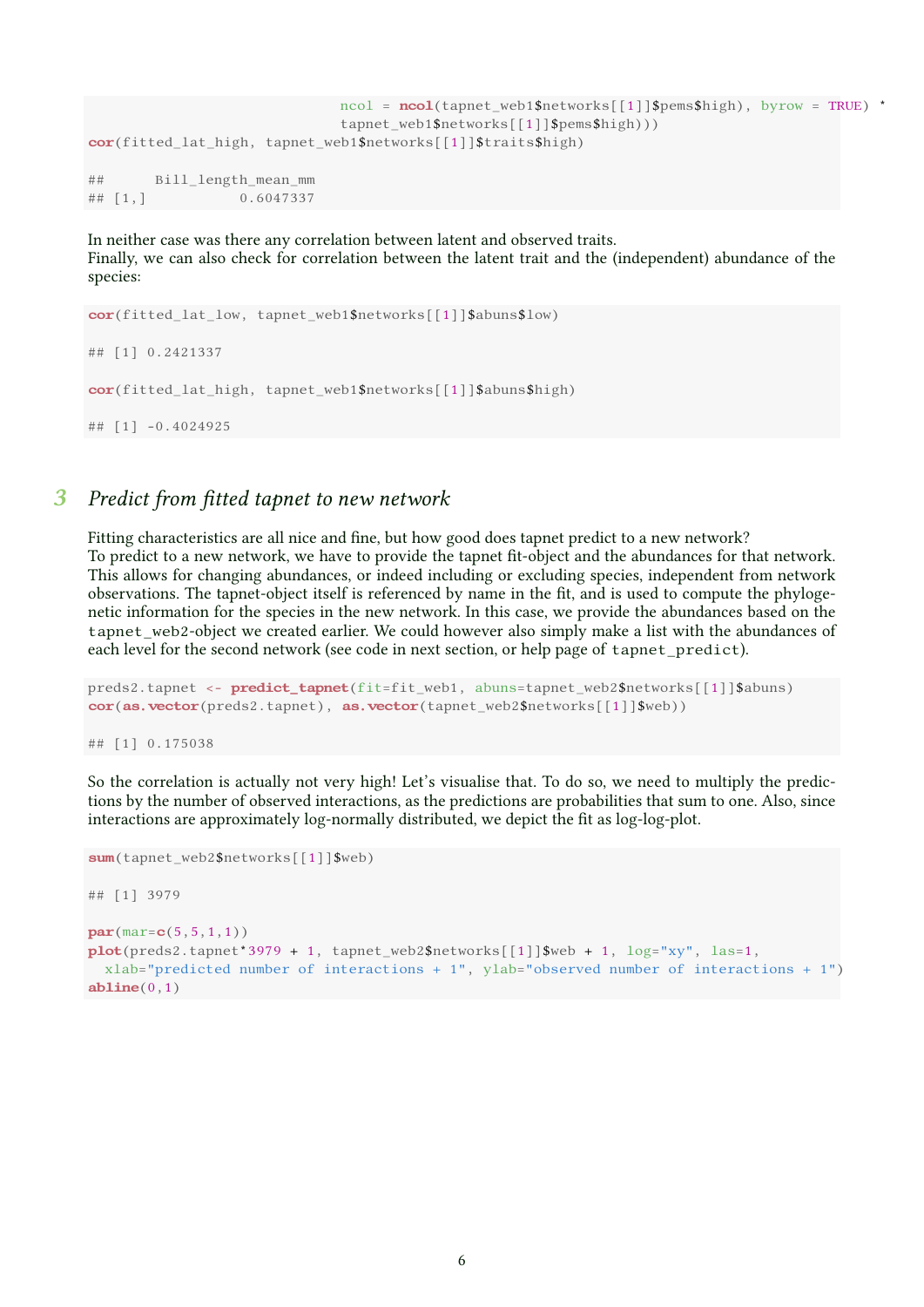

Finally, we can compute the multinomial log-likelihood of the data, given the prediction:

```
dmultinom(as.vector(tapnet web2$networks[[1]]$web), prob=as.vector(preds2.tapnet),
          size=sum(tapnet_web2$networks[[1]]$web), log=T)
```
## [1] -9214.783

# 4 Using multiple networks

In the tapnet approach, we can also fit several networks simultaneously, and use the resulting fit for prediction. For example, we can fit tapnet to the networks from shrub and cattle, and predict to  $(1 =)$  forest:

```
data(Tinoco)
tap <- make_tapnet(tree_low = plant_tree, tree_high = humm_tree, networks = networks[2:3],
                 traits_low = plant_traits, traits_high = humm_traits,
                 abun_low = plant_abun[2:3], abun_high=humm_abun[2:3], npems_lat = 4)fit \leftarrow fit_tapnet(tap) # uses two networks for fitting!
gof_tapnet(fit)
## $bc_sim_web
## [1] 0.3788003 0.4667962
##
## $cor_web
## [1] 0.3992802 0.5672018
##
## $net_indices
## $net_indices[[1]]
## Index Observed Mean Median q2.5 q97.5
## 1 connectance 0.2324561 0.7164868 0.7107843 0.6578947 0.7914439
## 2 NODF 43.5864979 81.1276132 81.5320299 73.2460589 86.9142656
## 3 weighted NODF 30.7805907 64.0236824 64.3139011 56.9753183 69.5455754
## 4 H2 0.5022179 0.1207073 0.1206267 0.1110184 0.1307422
##
## $net_indices[[2]]
## Index Observed Mean Median q2.5 q97.5
## 1 connectance 0.3040936 0.6559816 0.6491228 0.6081871 0.7291941
## 2 NODF 56.5180793 81.0418944 81.3004335 73.9846550 87.0980051
## 3 weighted NODF 38.3391890 63.4218334 63.5538500 56.7025985 69.5373901
## 4 H2 0.3713669 0.1161382 0.1163632 0.1020925 0.1303586
```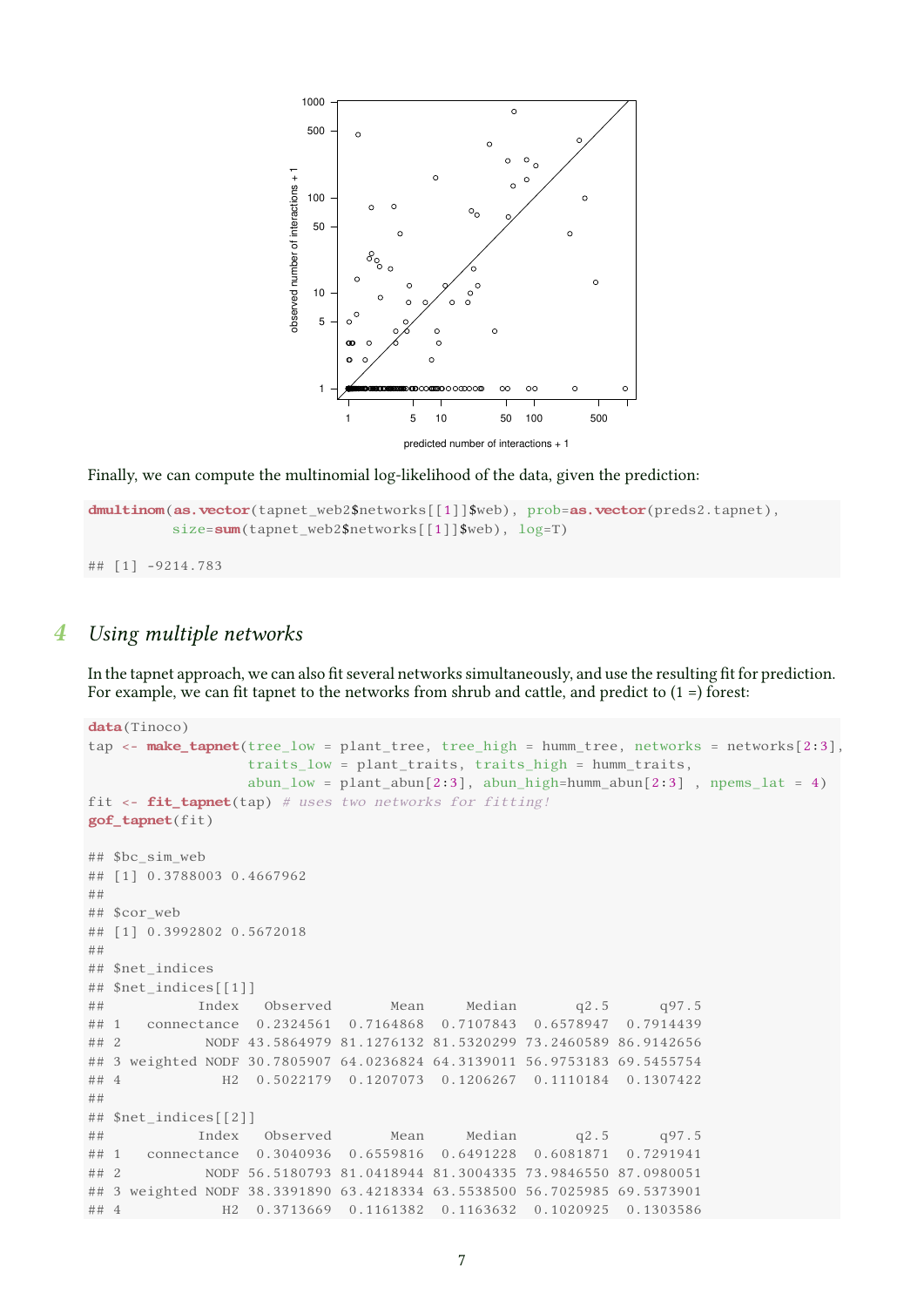```
# predict to omitted forest network:
pred1 <- predict_tapnet(fit, abuns=list("low"=plant_abun[[1]], "high"=humm_abun[[1]] ))
cor(as.vector(pred1 * sum(networks[[1]])), as.vector(networks[[1]]))
```
## [1] 0.1188132

And we can do the same for the other two networks (first to  $2 =$  shrubs, then to  $3 =$  cattle):

## [1] 0.1732161

## [1] 0.4418444

If we compare this single-network predictions (see towards the end of this document), we notice a variable effect on performance: more is not necessarily better. This will probably depend on the similarity of the habitats and hence interacting species.

# 5 Prediction baseline: use only abundances in the new web

As a baseline, we compute the information contained in the abundances. If the hummingbirds had no preferences, but only interacted strictly with probability proportional to abundance, then abundant hummingbird species would interact with high probability with abundant plant species, but with low probability with rare plant species.

```
preds2.abunonly <- (tapnet_web2$networks[[1]]$abuns$low /
    sum(tapnet_web2$networks[[1]]$abuns$low)) %*% t(tapnet_web2$networks[[1]]$abuns$high /
    sum(tapnet_web2$networks[[1]]$abuns$high)) * sum(tapnet_web2$networks[[1]]$web)
cor(as.vector(preds2.abunonly), as.vector(tapnet_web2$networks[[1]]$web))
```
## [1] 0.09473036

```
par(max=c(5,5,1,1))plot(preds2.abunonly + 1, tapnet web2$networks[[1]]$web + 1, log="xy", las=1,xlab="predicted number of interactions + 1", ylab="observed number of interactions + 1")
abline(0,1)
```


And the log-likelihood: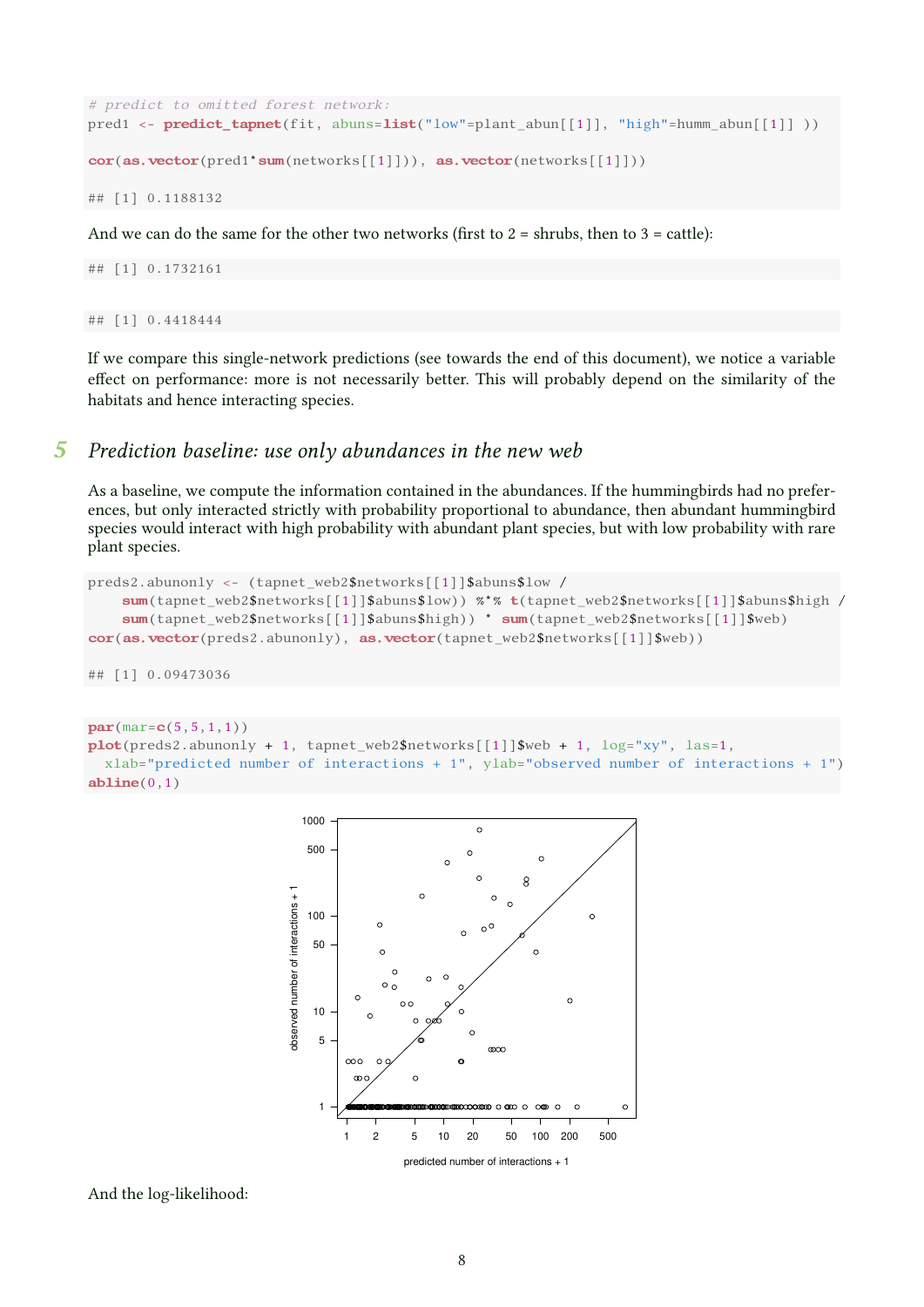```
dmultinom(as.vector(tapnet_web2$networks[[1]]$web), prob=as.vector(preds2.abunonly),
          size=sum(tapnet_web2$networks[[1]]$web), log=T)
## [1] -9202.007
```
This means, our tapnet model is superior in prediction to the abundance-only model, indicating that the (latent and observed) traits do carry some information on the interactions. Note, however, that the prediction quality of the abundance-only is very low.

# **6** Preparing tapnet data as data.frame for statistical models

To prepare the data for a statistical model, we provide the function tapnet2df:

```
web1.df <- tapnet2df(tapnet_web1)
web2.df <- tapnet2df(tapnet_web2)
head(web1.df)
## IDhigher IDlower interactions pemLV_1 pemLV_2
## 1 Coeligena iris Alloplectus peruvianum 13 0.19958316 -0.01721758
## 2 Coeligena iris Macleania rupestris 22 0.06143519 0.01314354
## 3 Coeligena iris Myrcianthes fragrans 0 -0.17608854 0.22809965
## 4 Coeligena iris Salvia hirta 4 0.21167754 -0.01945177
## 5 Coeligena iris Cavendishia bracteata 0 0.06143519 0.01314354
## 6 Coeligena iris Mutisia lehmannii 6 0.20823846 -0.02230535
## pemLV_3 pemLV_7 pemHV_1 pemHV_3 pemHV_6 pemHV_8 abunL
## 1 0.298458999 0.110246748 0.3026318 0.09104722 -0.2849888 0.5647174 3.428571
## 2 0.014975823 0.006401991 0.3026318 0.09104722 -0.2849888 0.5647174 38.529412
## 3 -0.006808424 -0.005932541 0.3026318 0.09104722 -0.2849888 0.5647174 69.500000
## 4 0.346816571 0.323487833 0.3026318 0.09104722 -0.2849888 0.5647174 10.783505
## 5 0.014975823 0.006401991 0.3026318 0.09104722 -0.2849888 0.5647174 26.111111
## 6 -0.310376666 0.013295514 0.3026318 0.09104722 -0.2849888 0.5647174 2.740741
## abunH traitLCorolla length mm traitHBill length mean mm
## 1 3.950695 48.1 28.1
## 2 3.950695 16.5 28.1
## 3 3.950695 1.3 28.1
## 4 3.950695 22.9 28.1
## 5 3.950695 24.5 28.1
## 6 3.950695 29.3 28.1
```
These data.frames contain all the information coded in the tapnet object, but no matches of traits.

# Prediction using GAM of phylogeny, traits and trait matching

To apply the approach of Brousseau et al. (2018) to our quantitative network, we use a negative binomial GAM. It uses, as predictors, the first two PEMs of each group, plus the observed traits, plus the squared trait difference, plus the abundances.

We augment the data.frames from the previous section by the trait-matching variables (in this case only one pair: bill and corolla length):

```
web1.df.extended <- cbind.data.frame(web1.df, "match"=(web1.df$traitHBill length mean mm -
                                                  web1.df$traitLCorolla_length_mm)^2 )
web2.df.extended <- cbind.data.frame(web2.df, "match"=(web2.df$traitHBill length mean mm -
                                                  web2.df$traitLCorolla_length_mm)^2 )
```
Now we can fit the model. Note that we believe this approach to be statistically incorrect, as it assumes that the observed interactions are independent, when (clearly?) they are not. Each bird selects a flower based on what is on offer; thus, a decision to visit one flower implies not visiting another, creating a negative dependence. Anyway.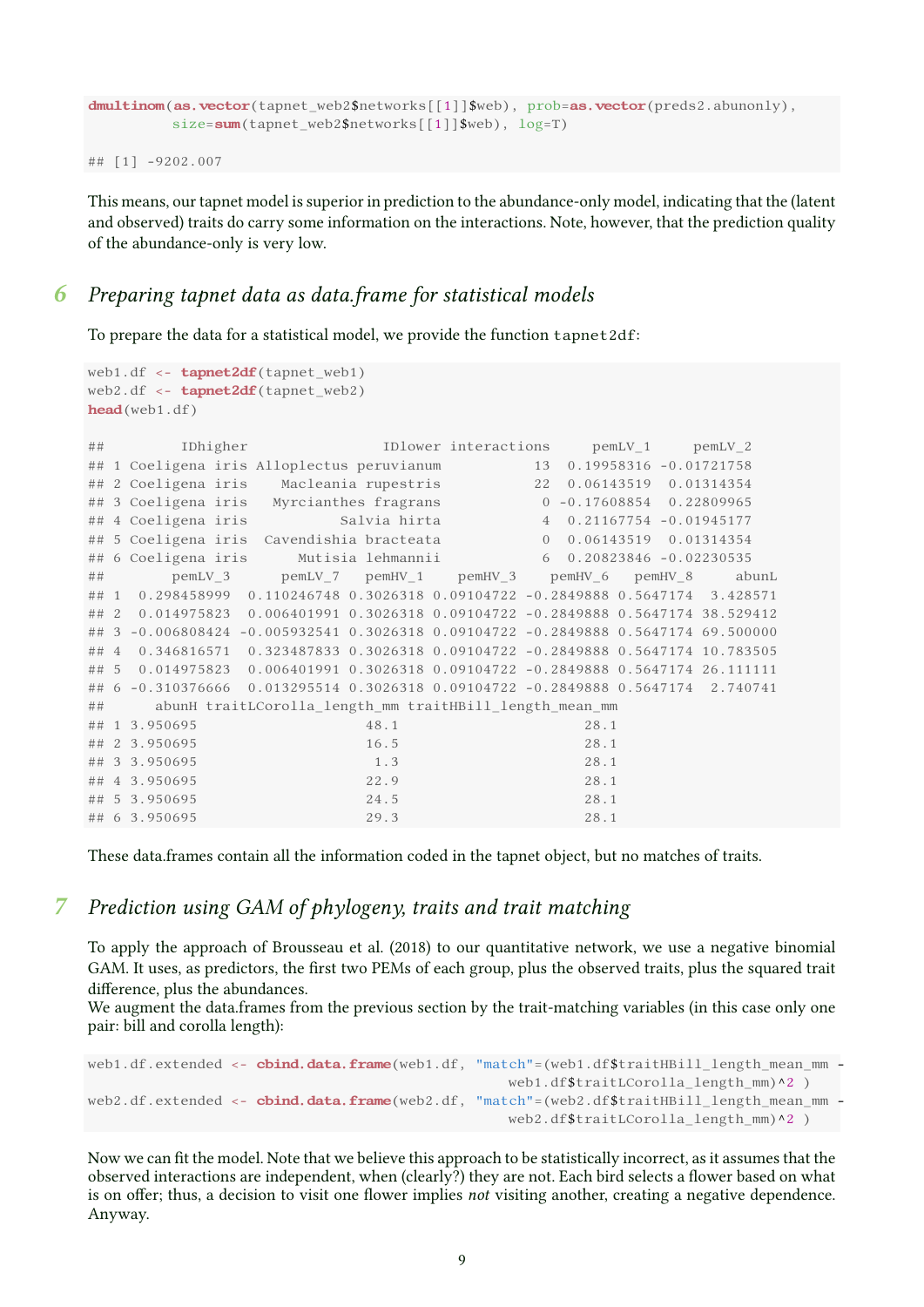```
library (mgcv)
gam2 <- gam(interactions ~ s(pemLV_1, pemHV_1, bs="ts", k=24) + s(pemLV_2, pemHV_3, bs="ts",k=24) + s(traitLCorolla_length_mm, k=3) + s(traitHBill_length_mean_mm, k=3) +
          s(match, k=3) + s(abunL, k=3) + s(abunH, k=3), data=web1.df. extended, family=nb,gamma=1.4)
summary (gam2)
##
## Family: Negative Binomial(0.171)
## Link function: log
##
## Formula:
## interactions \sim s(pemLV_1, pemHV_1, bs = "ts", k = 24) + s(pemLV_2,
## pemHV_3, bs = "ts", k = 24) + s(traitLCorolla_length_mm,
## k = 3 + s(traitHBill_length_mean_mm, k = 3) + s(match, k = 3) +
## s(abunL, k = 3) + s(abunH, k = 3)##
## Parametric coefficients:
## Estimate Std. Error z value Pr(>|z|)
## (Intercept) -5.969 1.703 -3.505 0.000456 ***
## ---
## Signif. codes: 0 '***' 0.001 '**' 0.01 '*' 0.05 '.' 0.1 ' ' 1
##
## Approximate significance of smooth terms:
## edf Ref.df Chi.sq p-value
## s(pemLV_1,pemHV_1) 1.480e+00 23.000 14.647 7.86e-05 ***
## s(pemLV_2,pemHV_3) 1.724e-05 23.000 0.000 0.291704
## s(traitLCorolla_length_mm)  1.772e+00  1.929  10.635  0.002754 **
## s(traitHBill_length_mean_mm) 1.000e+00 1.000 0.442 0.506187
## s(match) 1.000e+00 1.000 18.939 1.38e-05 ***
## s(abunL) 1.917e+00 1.993 14.489 0.001103 **
## s(abunH) 1.000e+00 1.000 12.618 0.000382 ***
## ---## Signif. codes: 0 '***' 0.001 '**' 0.01 '*' 0.05 '.' 0.1 ' ' 1
##
## R-sq.(adj) = -5 Deviance explained = 49.3%
## -REML = 203 Scale est. = 1 n = 160
preds2.gam <- predict(gam2, newdata=web2.df.extended)
cor(exp(preds2.gam), web2.df$interactions)
## [1] -0.01210051
```
Here, the contributions of the different predictors can easily be discerned. Abundances and trait-matching are important, but phylogenetics are (apparently) not. Note that in this case corolla length and trait matching are high ( $r = 0.84$ ) correlated, representing the same information. That could be avoided by standardising the trait values before fitting the model. However, in that case we lose the direct interpretation of 0 indicating the same length of corolla and bill. Again, we can plot the result:

```
par(max=c(5,5,1,1))plot(exp(preds2.gam) +1, web2.df$interactions + 1, log='xy", las=1, xlab="predicted
    number of interactions + 1", ylab="observed number of interactions + 1")
abline(0,1)
```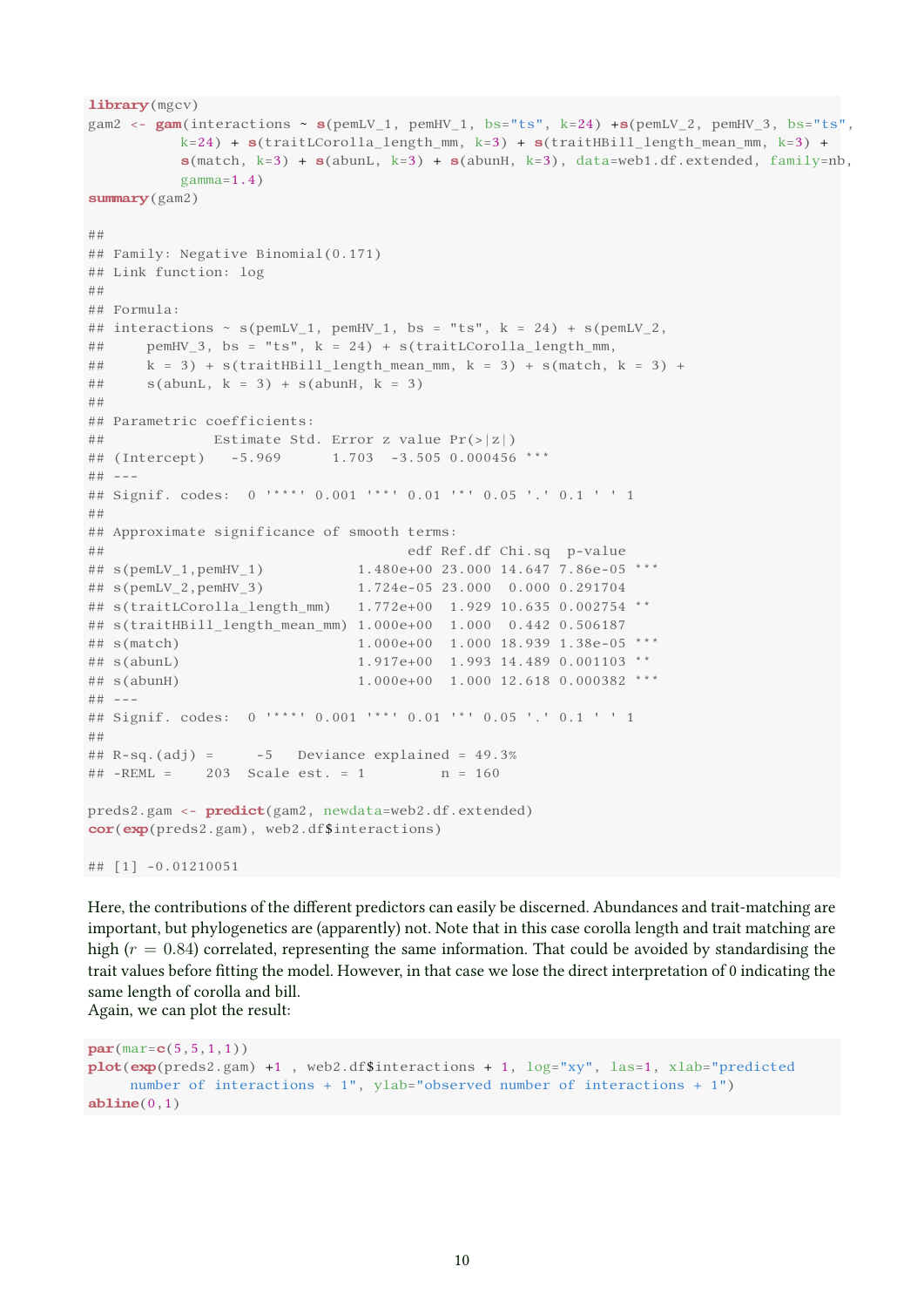

This prediction contains no information on the observed interactions. And the log-likelihood:

```
dmultinom(as.vector(tapnet_web2$networks[[1]]$web), prob=exp(preds2.gam) /
             sum(\text{exp}(preds2.gam)), size=sum(\text{tapnet web2$networks[[1]]$web), log=T)
## [1] -144756.9
```
So these values are abysmally poor.

# 8 Prediction using randomForest with phylogeny, traits and trait matching

We can use the same data with a different algorithm, in this case randomForest (as implemented in ranger). It provides an assessment of which predictors are important to the fit:

```
library (ranger)
rf2 <- range(interactions \sim ., data=web1.df.extended[, -c(1, 2)], importance="impurity")
rf2
## Ranger result
##
## Call:
## ranger(interactions ~ ., data = web1.df.extended[, -c(1, 2)], importance = "impurity")
##
## Type: Regression
## Number of trees: 500
## Sample size: 160
## Number of independent variables: 13
## Mtry: 3
## Target node size: 5
## Variable importance mode: impurity
## Splitrule: variance
## OOB prediction error (MSE): 599.1792
## R squared (OOB): 0.0733405
sort(importance(rf2), decreasing=T)
## abunL match traitLCorolla_length_mm
## 12558.832 12170.222 9190.177
```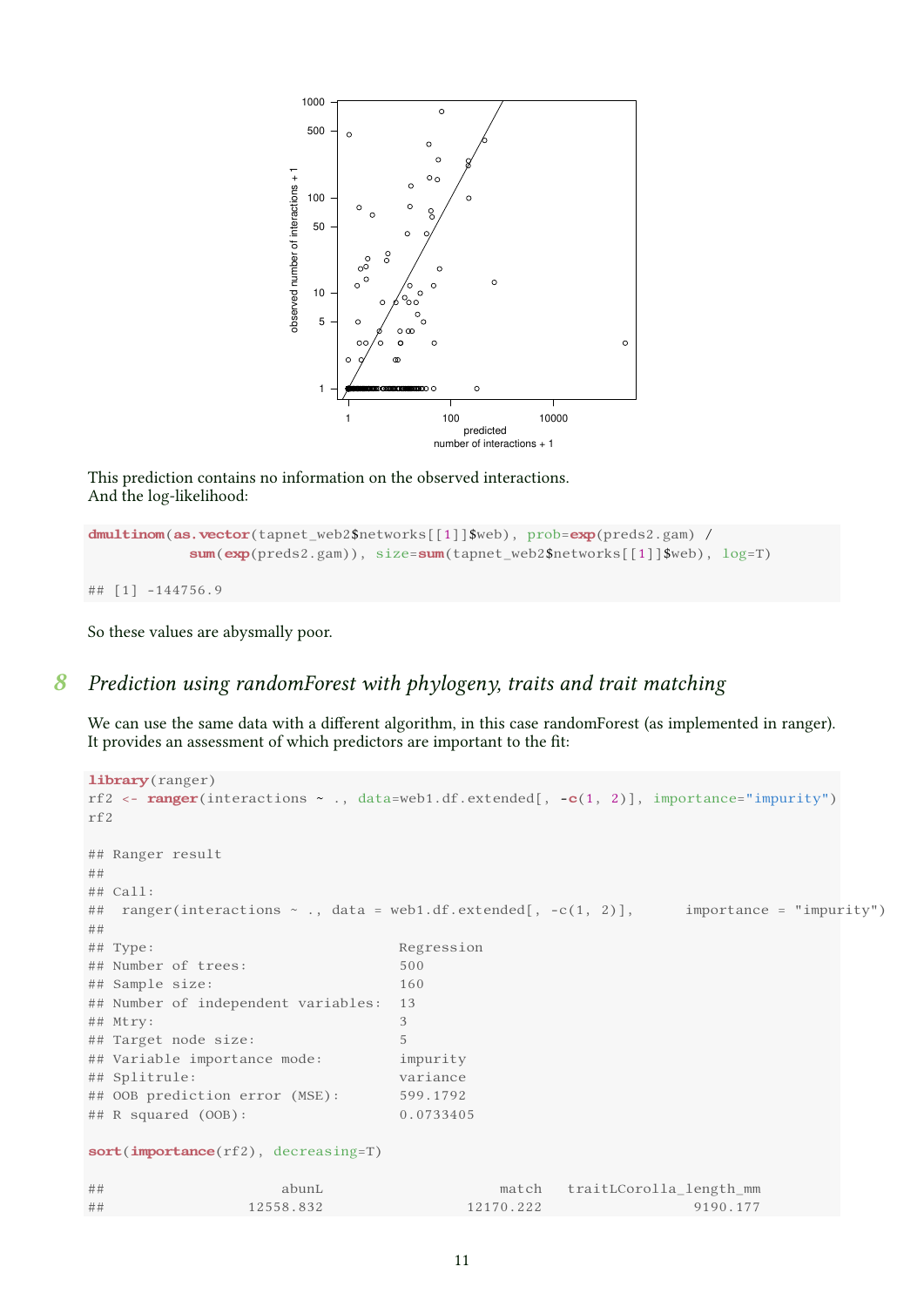| ## | $pemLV_2$                    | $pemHV_3$ | abunH     |  |
|----|------------------------------|-----------|-----------|--|
| ## | 7706.507                     | 6818.601  | 6332.438  |  |
|    | ## traitHBill length mean mm | pemHV 1   | pemLV 3   |  |
| ## | 5743.067                     | 4890.467  | 4836.141  |  |
| ## | $pemLV_1$                    | $pemLV_7$ | $pemHV_6$ |  |
| ## | 4729.878                     | 4617.740  | 1195.166  |  |
| ## | pemHV 8                      |           |           |  |
| ## | 1085.502                     |           |           |  |

preds2.ranger <- predict(rf2, data=web2.df.extended)\$predictions cor(preds2.ranger, web2.df\$interactions)

```
## [1] 0.2219289
par(max = c(5, 5, 1, 1))plot(preds2.ranger +1 , web2.df$interactions + 1, log="xy", las=1, xlab="predicted number
     of interactions + 1", ylab="observed number of interactions + 1")
abline(0,1)
```


### And the log-likelihood:

```
dmultinom(as.vector(tapnet_web2$networks[[1]]$web), prob=preds2.ranger/sum(preds2.ranger),
          size=sum(tapnet_web2$networks[[1]]$web), log=T)
```
## [1] -11929.07

This model is better than the abundance-only, GAM – and tapnet.

# 9 Cross-validation for all approaches

Here we only present the code and results for the cross-validation, where the model it fit to one web and predicts to the other two, for all three combinations. We use the same settings and data preparation as in the sections above.

# 9.1 Using tapnet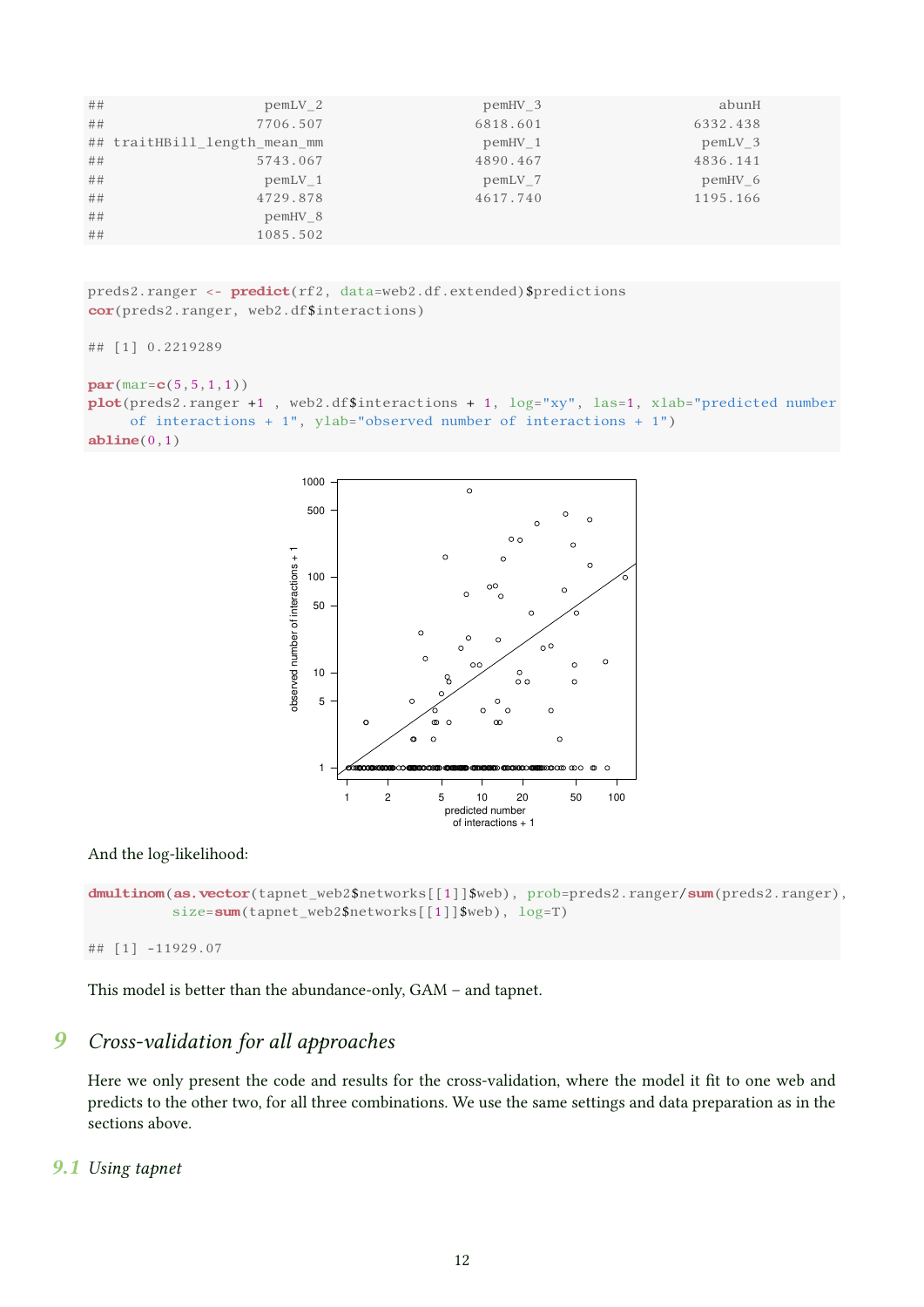```
tapnet_web1 <- make_tapnet(tree_low=plant_tree, tree_high=humm_tree, networks=networks[1],
                           traits_low=plant_traits, traits_high=humm_traits,
                           abun_low=plant_abun[1], abun_high=humm_abun[1], npems_lat=4)
tapnet_web2 <- make_tapnet(tree_low=plant_tree, tree_high=humm_tree, networks=networks[2],
                           traits_low=plant_traits, traits_high=humm_traits,
                           abun_low=plant_abun[2], abun_high=humm_abun[2], npems_lat=4)
tapnet_web3 <- make_tapnet(tree_low=plant_tree, tree_high=humm_tree, networks=networks[3],
                           traits_low=plant_traits, traits_high=humm_traits,
                           abun_low=plant_abun[3], abun_high=humm_abun[3], npems_lat=4)
fit_web1 \leftarrow fit_to\(tapnet = tapnet_web1, method="SANN")
fit_web2 <- fit_tapnet(tapnet = tapnet_web2, method="SANN")
fit_web3 <- fit_tapnet(tapnet = tapnet_web3, method="SANN")
-c(fit_web1$opt$value, fit_web2$opt$value, fit_web3$opt$value)
## [1] -1726.225 -4331.951 -1901.977
preds2.tapnet1 <- predict_tapnet(fit=fit_web1, abuns=tapnet_web2$networks[[1]]$abuns)
preds3.tapnet1 <- predict_tapnet(fit=fit_web1, abuns=tapnet_web3$networks[[1]]$abuns)
preds1.tapnet2 <- predict_tapnet(fit=fit_web2, abuns=tapnet_web1$networks[[1]]$abuns)
preds3.tapnet2 <- predict_tapnet(fit=fit_web2, abuns=tapnet_web3$networks[[1]]$abuns)
preds1.tapnet3 <- predict_tapnet(fit=fit_web3, abuns=tapnet_web1$networks[[1]]$abuns)
preds2.tapnet3 <- predict_tapnet(fit=fit_web3, abuns=tapnet_web2$networks[[1]]$abuns)
cors.tapnet <- c(
 cor(as,vector(preds2.taput1), as.vector(tapnet web2$networks[[1]]$web)),
  cor(as.vector(preds3.tapnet1), as.vector(tapnet_web3$networks[[1]]$web)),cor(as,vector(predor, tangent2), as.vector(tapnet web1$networks[[1]]$web)),
 cor(as, vector(preds3.tapnet2), as, vector(tapnet web3$networks[[1]]$web)),cor(as.vector(preds1.tapnet3), as.vector(tapnet_web1$networks[[1]]$web)),
  cor(as.vector(preds2.tapnet3), as.vector(tapnet_web2$networks[[1]]$web))
\lambdacors.tapnet
## [1] 0.13508949 0.52398437 0.10842538 0.47967584 0.02909331 0.11391497
ellCV.tapnet <- c(
  dmultinom(as.vector(tapnet web2$networks[[1]]$web), prob=as.vector(preds2.tapnet1),
            size=sum(tapnet_web2$networks[[1]]$web), log=T),
  dmultinom(as.vector(tapnet_web3$networks[[1]]$web), prob=as.vector(preds3.tapnet1),
            size=sum(tapnet_web3$networks[[1]]$web), log=T),
  dmultinom(as.vector(tapnet_web1$networks[[1]]$web), prob=as.vector(preds1.tapnet2),
            size=sum(tapnet_web1$networks[[1]]$web), log=T),
  dmultinom(as.vector(tapnet_web3$networks[[1]]$web), prob=as.vector(preds3.tapnet2),
            size=sum(tapnet_web3$networks[[1]]$web), log=T),
  dmultinom(as.vector(tapnet_web1$networks[[1]]$web), prob=as.vector(preds1.tapnet3),
            size=sum(tapnet_web1$networks[[1]]$web), log=T),
  dmultinom(as.vector(tapnet_web2$networks[[1]]$web), prob=as.vector(preds2.tapnet3),
            size=sum(tapnet_web2$networks[[1]]$web), log=T)
)
ellCV.tapnet
## [1] -7992.325 -2838.724 -2893.864 -4553.146 -3175.828 -8479.723
```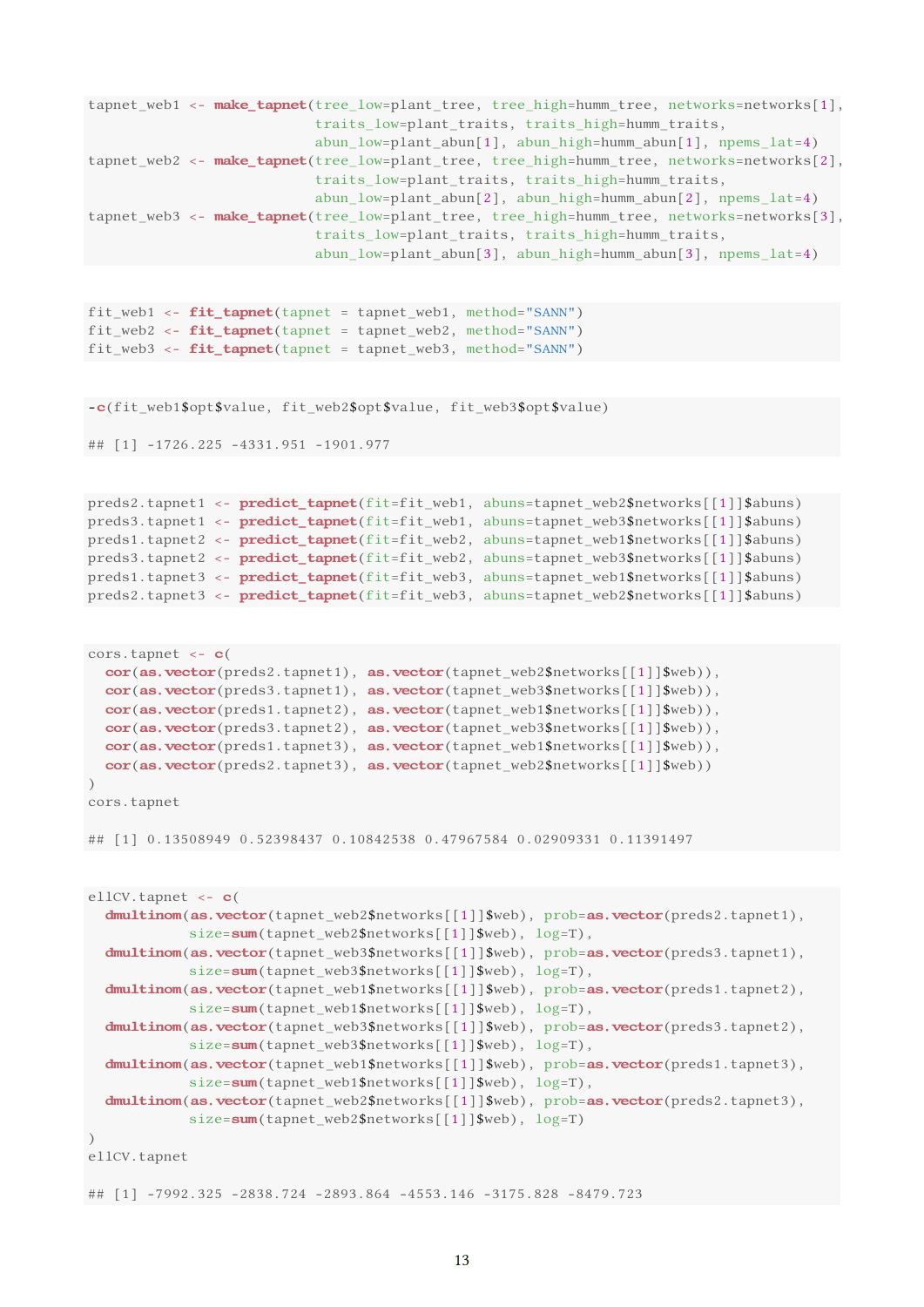#### 9.2 Fit of the baseline, abundance-only model

```
preds1.abunonly <- (tapnet web1$networks[[1]]$abuns$low /
        sum(tapnet_web1$networks[[1]]$abuns$low)) %*% t(tapnet_web1$networks[[1]]$abuns$high /
        sum(tapnet_web1$networks[[1]]$abuns$high)) / sum(tapnet_web1$networks[[1]]$web)
preds2.abunonly <- (tapnet_web2$networks[[1]]$abuns$low /
      sum(tapnet_web2$networks[[1]]$abuns$low)) %*% t(tapnet_web2$networks[[1]]$abuns$high /
      sum(tapnet_web2$networks[[1]]$abuns$high)) / sum(tapnet_web2$networks[[1]]$web)
preds3.abunonly <- (tapnet_web3$networks[[1]]$abuns$low /
      sum(tapnet_web3$networks[[1]]$abuns$low)) %*% t(tapnet_web3$networks[[1]]$abuns$high /
      sum(tapnet_web3$networks[[1]]$abuns$high)) / sum(tapnet_web3$networks[[1]]$web)
```

```
cors.abun \leq -c(
 cor(as.vector(preds2.abunonly), as.vector(tapnet_web2$networks[[1]]$web)),
 cor(as.vector(preds3.abunonly), as.vector(tapnet_web3$networks[[1]]$web)),
 cor(as.vector(preds1.abunonly), as.vector(tapnet_web1$networks[[1]]$web)),
 cor(as.vector(preds3.abunonly), as.vector(tapnet_web3$networks[[1]]$web)),
 cor(as.vector(preds1.abunonly), as.vector(tapnet_web1$networks[[1]]$web)),
 cor(as.vector(preds2.abunonly), as.vector(tapnet_web2$networks[[1]]$web))
)
cors.abun
## [1] 0.09473036 0.48561887 0.24775426 0.48561887 0.24775426 0.09473036
ellCV.abuns <- c(
  dmultinom(as.vector(tapnet web2$networks[[1]]$web), prob=as.vector(preds2.abunonly),
            size=sum(tapnet_web2$networks[[1]]$web), log=T),
  dmultinom(as.vector(tapnet web3$networks[[1]]$web), prob=as.vector(preds3.abunonly),
            size=sum(tapnet_web3$networks[[1]]$web), log=T),
  dmultinom(as.vector(tapnet_web1$networks[[1]]$web), prob=as.vector(preds1.abunonly),
            size=sum(tapnet_web1$networks[[1]]$web), log=T),
  dmultinom(as.vector(tapnet_web3$networks[[1]]$web), prob=as.vector(preds3.abunonly),
            size=sum(tapnet_web3$networks[[1]]$web), log=T),
```

```
dmultinom(as.vector(tapnet_web1$networks[[1]]$web), prob=as.vector(preds1.abunonly),
            size=sum(tapnet_web1$networks[[1]]$web), log=T),
  dmultinom(as.vector(tapnet_web2$networks[[1]]$web), prob=as.vector(preds2.abunonly),
            size=sum(tapnet_web2$networks[[1]]$web), log=T)
\lambdaellCV.abuns
```
## [1] -9202.007 -2706.214 -2149.702 -2706.214 -2149.702 -9202.007

Comparing these values to the fits of the tapnet we see that they are similar, sometimes tapnet is better, sometimes abundance-only.

### 9.3 The GAM-approach

```
web3.df <- tapnet2df(tapnet_web3)
web3.df.extended <- cbind.data.frame(web3.df, "match"=(web3.df$traitHBill_length_mean_mm -
                                                  web3.df$traitLCorolla_length_mm)^2 )
gam1 <- gam(interactions ~ s(pemLV_1, pemHV_1, bs="ts", k=24) +s(pemLV_2, pemHV_3, bs="ts", k=24) + s(traitLCorolla_length_mm, k=3) +
  s(t \text{raitHBill\_length\_mean\_mm, k=3) + s(\text{match}, k=3) + s(\text{abunL, k=3}) +s(abunH, k=3), data=web1.df.extended, family=nb, gamma=1.4)
```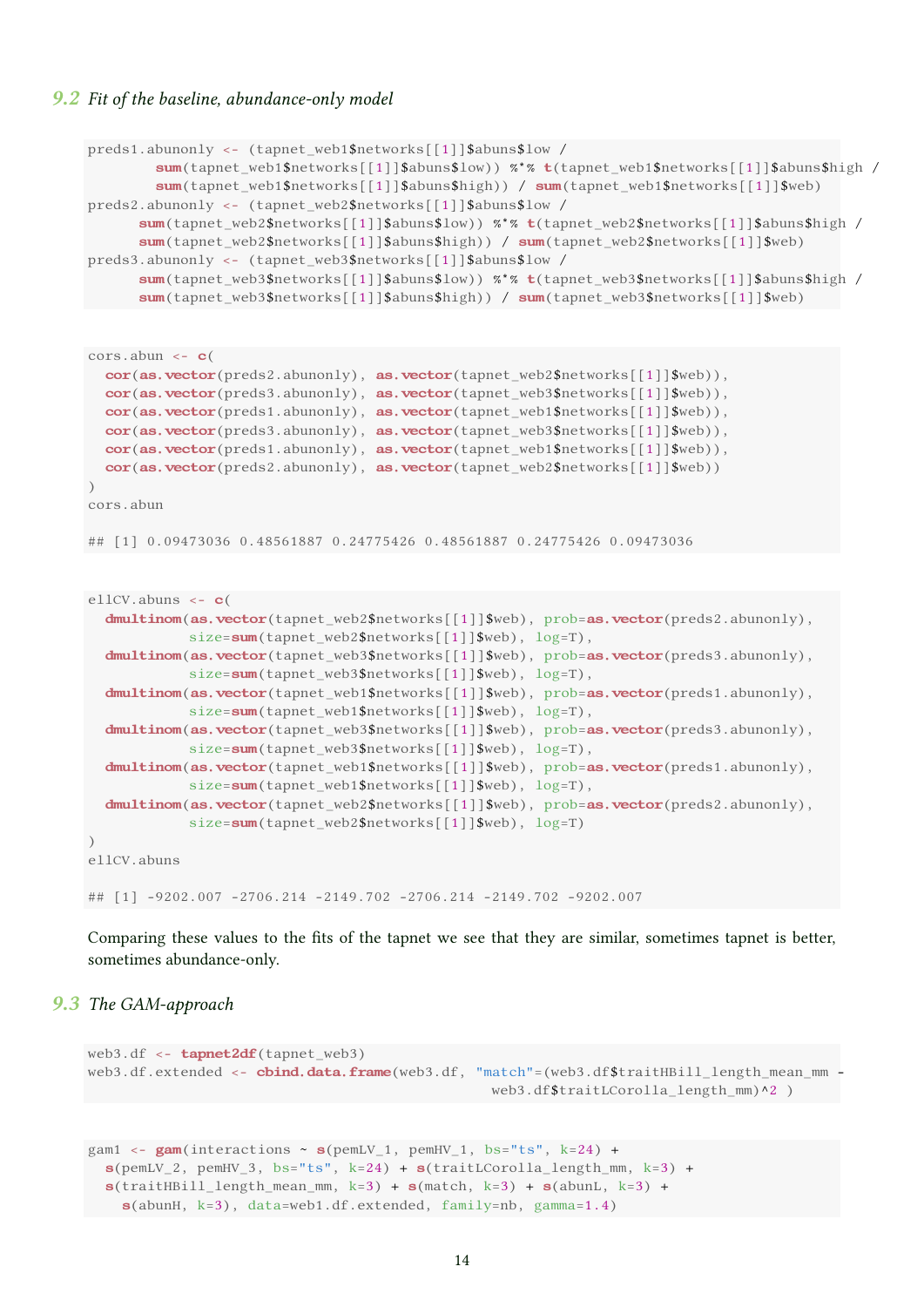```
gam2 <- gam(interactions \sim s(pemLV_1, pemHV_1, bs="ts", k=24) +s(pemLv_2, pemHV_3, bs="ts", k=24) + s(traintCorolla_length_mm, k=3) +s(t \text{raitHBill_length_mean_mm, k=3) + s(\text{match}, k=3) + s(abunL, k=3) +s(abunH, k=3), data=web2.df.extended, family=nb, gamma=1.4)
gam3 <- gam(interactions ~ s(pemLV_1, pemHV_1, bs="ts", k=24) +s(pemLV_2, pemHV_3, bs="ts", k=24) + s(traintCorolla_length_mm, k=3) +s(traitHBill_length_mean_mm, k=3) + s(match, k=3) + s(abunL, k=3) +
 s(about, k=3), data=web3.df. extended, family=nb, gamma=1.4)preds2.gam1 <- predict(gam1, newdata=web2.df.extended, type="response")
preds3.gam1 <- predict(gam1, newdata=web3.df.extended, type="response")
preds1.gam2 <- predict(gam2, newdata=web1.df.extended, type="response")
```

```
preds3.gam2 <- predict(gam2, newdata=web3.df.extended, type="response")
preds1.gam3 <- predict(gam3, newdata=web1.df.extended, type="response")
preds2.gam3 <- predict(gam3, newdata=web2.df.extended, type="response")
```

```
cors.gam \leftarrow c(
  cor(preds2.gam1, web2.df$interactions),
  cor(preds3.gam1, web3.df$interactions),
  cor(preds1.gam2, web1.df$interactions),
  cor(preds3.gam2, web3.df$interactions),
  cor(preds1.gam3, web1.df$interactions),
  cor(preds2.gam3, web2.df$interactions)
\lambda
```

```
ellCV.gam \leq -c(
  dmultinom(as.vector(tapnet_web2$networks[[1]]$web), prob=preds2.gam1/sum(preds2.gam1),
            size=sum(tapnet_web2$networks[[1]]$web), log=T),
  dmultinom(as.vector(tapnet_web3$networks[[1]]$web), prob=preds3.gam1/sum(preds3.gam1),
            size=sum(tapnet_web3$networks[[1]]$web), log=T),
  dmultinom(as.vector(tapnet_web1$networks[[1]]$web), prob=preds1.gam2/sum(preds1.gam2),
            size=sum(tapnet_web1$networks[[1]]$web), log=T),
  dmultinom(as.vector(tapnet_web3$networks[[1]]$web), prob=preds3.gam2/sum(preds3.gam2),
            size=sum(tapnet_web3$networks[[1]]$web), log=T),
  dmultinom(as.vector(tapnet_web1$networks[[1]]$web), prob=preds1.gam3/sum(preds1.gam3),
            size=sum(tapnet_web1$networks[[1]]$web), log=T),
  dmultinom(as.vector(tapnet_web2$networks[[1]]$web), prob=preds2.gam3/sum(preds2.gam3),
            size=sum(tapnet_web2$networks[[1]]$web), log=T)
)
```

```
cors.gam
## [1] -0.01210051 0.33249537 0.25840986 0.13461081 -0.01344406 -0.01974305
ellCV.gam
## [1] -77771.757 -6943.118 -2750.557 -6029.040 -26537.792 -162237.116
```
Compared to the tapnet, this GAM-approach is inferior in all instances.

### 9.4 The randomForest approach

Note that we now have to append the correct PEMs to the data. For the GAM, we only used the first PEM, but here the first 4 (or all)!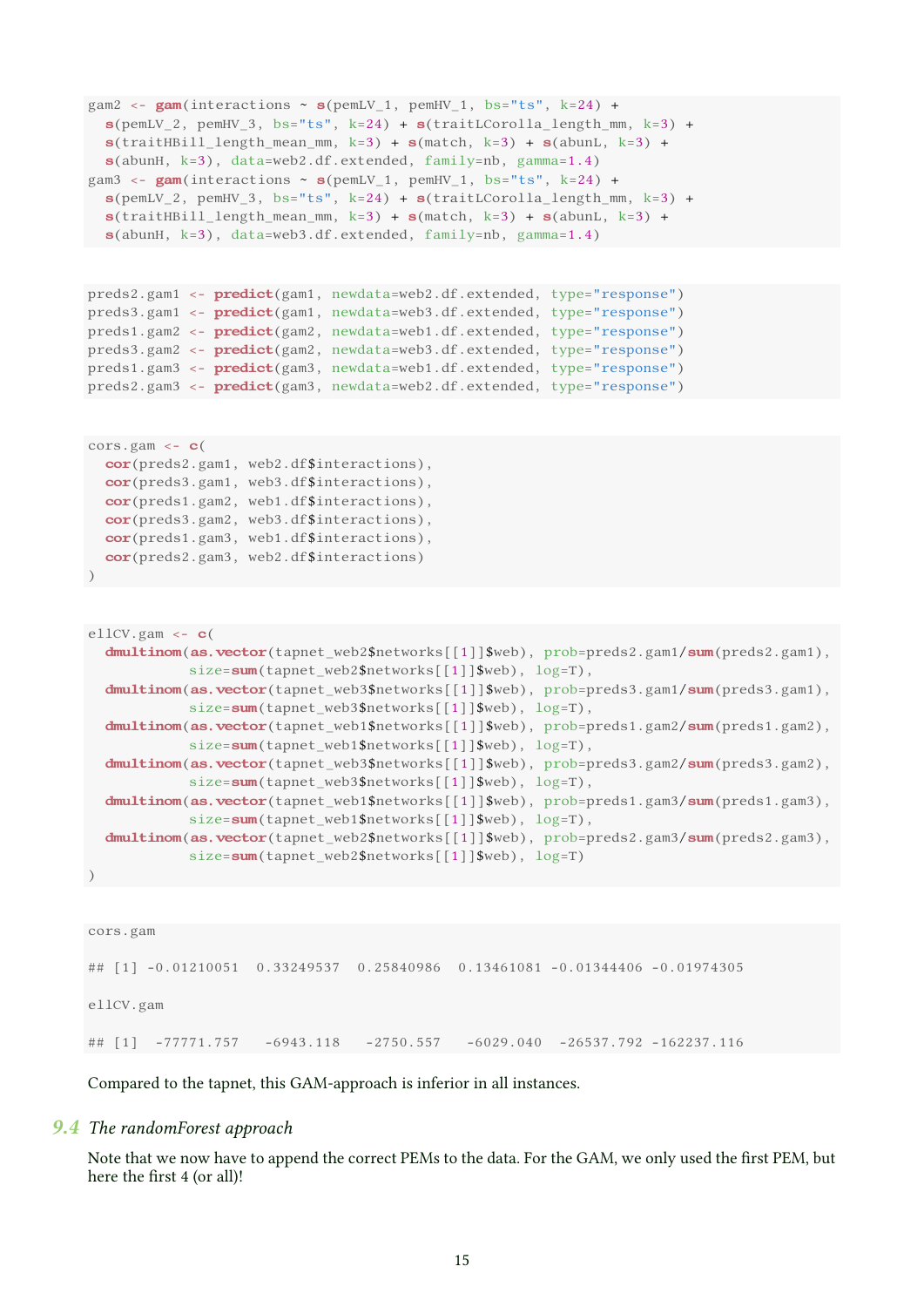```
tapnet_web1 <- make_tapnet(tree_low=plant_tree, tree_high=humm_tree, networks=networks[1],
              traits_low=plant_traits, traits_high=humm_traits, abun_low=plant_abun[1],
             abun_high=humm_abun[1], npems_lat=NULL, use.all.pems=T)
tapnet_web2 <- make_tapnet(tree_low=plant_tree, tree_high=humm_tree, networks=networks[2],
              traits_low=plant_traits, traits_high=humm_traits, abun_low=plant_abun[2],
              abun_high=humm_abun[2], npems_lat=NULL, use.all.pems=T)
tapnet web3 <- make tapnet(tree low=plant tree, tree high=humm tree, networks=networks[3],
              traits_low=plant_traits, traits_high=humm_traits, abun_low=plant_abun[3],
             abun_high=humm_abun[3], npems_lat=NULL, use.all.pems=T)
```

```
web1.df \leftarrow tapnet2df(tapnet_web1)
web1.df.extended <- cbind.data.frame(web1.df, "match"=(web1.df$traitHBill_length_mean_mm -
                                                   web1.df$traitLCorolla_length_mm)^2 )
web2.df <- tapnet2df(tapnet_web2)
web2.df.extended <- cbind.data.frame(web2.df, "match"=(web2.df$traitHBill_length_mean_mm -
                                                   web2.df$traitLCorolla_length_mm)^2 )
web3.df \leftarrow tapnet2df(tapnet web3)
web3.df.extended <- cbind.data.frame(web3.df, "match"=(web3.df$traitHBill length mean mm -
                                                    web3.df$traitLCorolla_length_mm)^2 )
```

```
rf1 <- ranger(interactions \sim ., data=web1.df.extended[, -c(1, 2)], importance="impurity")
rf2 <- r ranger(interactions \sim ., data=web2.df.extended[, -c(1, 2)], importance="impurity")
rf3 <- ranger(interactions \sim ., data=web3.df.extended[, -c(1, 2)], importance="impurity")
```
head(sort(round(importance(rf1)), decreasing=T))

## match pemLV 26 pemHV 13 pemLV 5 pemHV 1 pemHV 11 ## 4938 4374 4229 3763 3685 3422

head(sort(round(importance(rf2)), decreasing=T))

| ## | abunH  |       |       |       | match pemHV_6 pemHV_8 pemLV_19 pemLV_1 |       |
|----|--------|-------|-------|-------|----------------------------------------|-------|
| ## | 101714 | 67596 | 61361 | 54057 | 49847                                  | 48585 |

head(sort(round(importance(rf3)), decreasing=T))

## pemHV\_13 pemHV\_10 abunH pemHV\_11 pemHV\_12 pemHV\_3 ## 29495 22599 19986 18073 16328 16191

```
preds2.ranger1 <- predict(rf1, data=web2.df.extended)$predictions
preds3.ranger1 <- predict(rf1, data=web3.df.extended)$predictions
preds1.ranger2 <- predict(rf2, data=web1.df.extended)$predictions
preds3.ranger2 <- predict(rf2, data=web3.df.extended)$predictions
preds1.ranger3 <- predict(rf3, data=web1.df.extended)$predictions
preds2.ranger3 <- predict(rf3, data=web2.df.extended)$predictions
```

```
\text{cons.rf} \leftarrow \text{c}(
  cor(preds2.ranger1, web2.df$interactions),
  cor(preds3.ranger1, web3.df$interactions),
  cor(preds1.ranger2, web1.df$interactions),
  cor(preds3.ranger2, web3.df$interactions),
  cor(preds1.ranger3, web1.df$interactions),
  cor(preds2.ranger3, web2.df$interactions)
)
```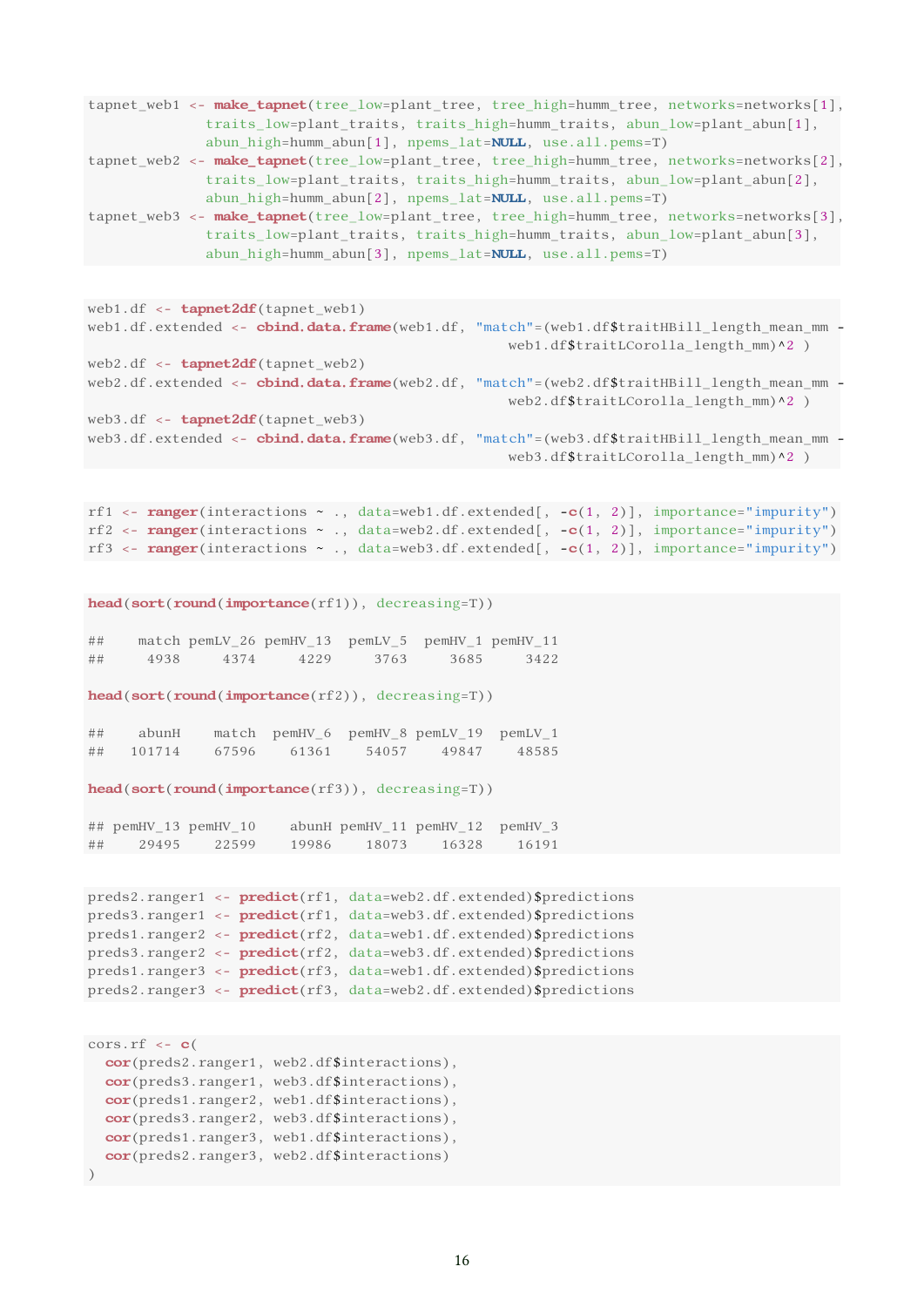```
ellCV.rf \leftarrow cdmultinom(as.vector(tapnet_web2$networks[[1]]$web), prob=preds2.ranger1/sum(preds2.ranger1),
            size=sum(tapnet_web2$networks[[1]]$web), log=T),
  dmultinom(as.vector(tapnet_web3$networks[[1]]$web), prob=preds3.ranger1/sum(preds3.ranger1),
            size=sum(tapnet_web3$networks[[1]]$web), log=T),
  dmultinom(as.vector(tapnet_web1$networks[[1]]$web), prob=preds1.ranger2/sum(preds1.ranger2),
            size=sum(tapnet_web1$networks[[1]]$web), log=T),
  dmultinom(as.vector(tapnet_web3$networks[[1]]$web), prob=preds3.ranger2/sum(preds3.ranger2),
            size=sum(tapnet_web3$networks[[1]]$web), log=T),
  dmultinom(as.vector(tapnet_web1$networks[[1]]$web), prob=preds1.ranger3/sum(preds1.ranger3),
            size=sum(tapnet_web1$networks[[1]]$web), log=T),
  dmultinom(as.vector(tapnet_web2$networks[[1]]$web), prob=preds2.ranger3/sum(preds2.ranger3),
            size=sum(tapnet_web2$networks[[1]]$web), log=T)
)
```

```
cors.rf
```
## [1] 0.2387133 0.3691158 0.3436329 0.1385993 0.3938876 0.1709911 ellCV.rf ## [1] -13323.572 -4668.409 -3038.646 -5661.888 -2049.030 -10548.967

Compared to tapnet, the randomForest approach is consistently better in validation (correlations), but yields very poor fits in terms of log-likelihood.

### 9.5 Summary of cross-validation results

To summarise all of this, here are the correlations, sorted by overall prediction quality:

```
all.cors.res <- rbind(cors.tapnet, cors.abun, cors.rf, cors.gam)
all.cors.res <- cbind(all.cors.res, rowMeans(all.cors.res))
colnames(all.cors.res) <- c("1 to 2", "1 to 3", "2 to 1", "2 to 3", "3 to 1", "3 to 2",
                        "average")
round(all.cors.res, 2)
## 1 to 2 1 to 3 2 to 1 2 to 3 3 to 1 3 to 2 average
## cors.tapnet 0.14 0.52 0.11 0.48 0.03 0.11 0.23
## cors.abun 0.09 0.49 0.25 0.49 0.25 0.09 0.28
## cors.rf 0.24 0.37 0.34 0.14 0.39 0.17 0.28
## cors.gam -0.01 0.33 0.26 0.13 -0.01 -0.02 0.11
```
And here the log-likelihoods on the hold-out (larger, i.e. less negative, is better):

```
all.ellCV.res <- rbind(ellCV.tapnet, ellCV.abuns, ellCV.rf, ellCV.gam)
all.ellCV.res <- cbind(all.ellCV.res, rowMeans(all.ellCV.res))
colnames(all.ellCV.res) <- colnames(all.cors.res)
round(all.ellCV.res)
## 1 to 2 1 to 3 2 to 1 2 to 3 3 to 1 3 to 2 average
## ellCV.tapnet -7992 -2839 -2894 -4553 -3176 -8480 -4989
## ellCV.abuns -9202 -2706 -2150 -2706 -2150 -9202 -4686
## ellCV.rf -13324 -4668 -3039 -5662 -2049 -10549 -6548
## ellCV.gam -77772 -6943 -2751 -6029 -26538 -162237 -47045
```
In summary, these results show that tapnet, abundance-only and randomForest yield very similar performance on prediction to a new network, based only on abundances. In absolute terms, these predictions are poor. Among the possible explanations for the poor prediction we think we can exclude the very skewed distribution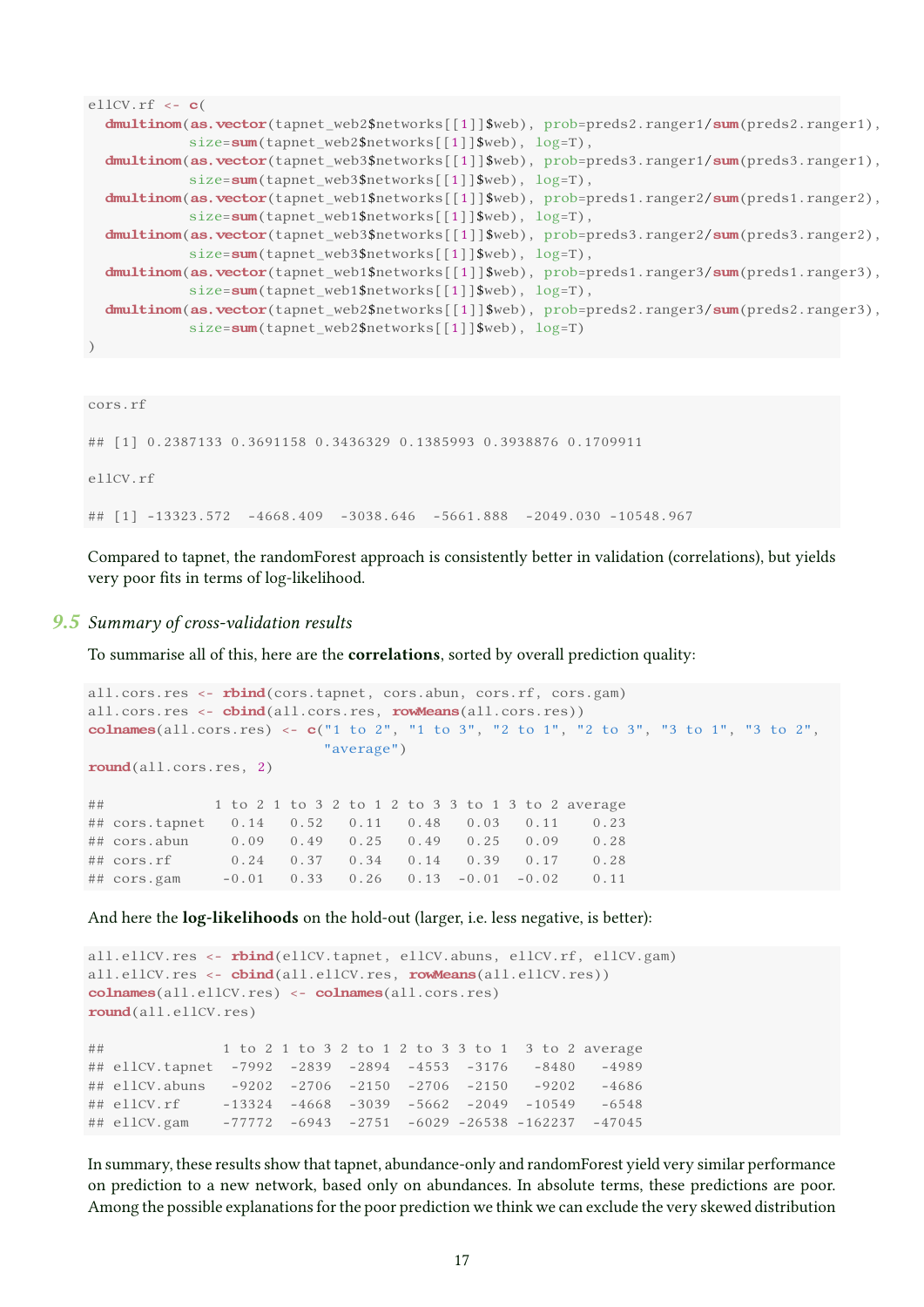of interaction intensities, as the data can be fit satisfactorily (by tapnet and randomForest). A more likely explanation is that bipartite networks have no representation of interactions within a group, e.g. competitive interactions among hummingbirds. As they differ in size, a larger species not occurring in forest may "bully" smaller birds into deviating from their feeding preferences; or very similar species may display character displacement in the presence of the other.

### 9.6 Fits

Just for completeness, here also the information on the goodness-of-fit for all approaches. This is an inferior measure of an approache's performance if the aim is prediction. As sometimes people want to only use an approach in an exploratory way, e.g. to identify which elements contribute to describing the data, we show the same measures as before for the fit (again sorted by quality of prediction, not by quality of fit).

```
fits.cors.res <- rbind(
  "tapnet"=cbind(
   cor(as,vector(tapnet web1$networks[[1]]$web), as,vector(predict-tapnet(fitweb1,abuns=tapnet_web1$networks[[1]]$abuns))),
   cor(as.vector(tapnet web2$networks[[1]]$web), as.vector(predict tapnet(fit web2,
                                          abuns=tapnet_web2$networks[[1]]$abuns))),
   cor(as.vector(tapnet_web3$networks[[1]]$web), as.vector(predict_tapnet(fit_web3,
                                          abuns=tapnet_web3$networks[[1]]$abuns)))
  ),
  "abuns"=cbind(
       cor(as.vector(tapnet_web1$networks[[1]]$web), as.vector(preds1.abunonly)),cor(as.vector(tapnet_web2$networks[[1]]$web), as.vector(preds2.abunonly)),
       cor(as.vector(tapnet_web3$networks[[1]]$web), as.vector(preds3.abunonly))
  ),
  "rf"=cbind(
   cor(predict(rf1, data=web1.df.extended)$predictions, web1.df$interactions),
   cor(predict(rf2, data=web2.df.extended)$predictions, web2.df$interactions),
   cor(predict(rf3, data=web3.df.extended)$predictions, web3.df$interactions)
  ),
  "gam"=cbind(
   cor(predict(gam1, data=web1.df.extended, type="response"), web1.df$interactions),
   cor(predict(gam2, data=web2.df.extended, type="response"), web2.df$interactions),
   cor(predict(gam3, data=web3.df.extended, type="response"), web3.df$interactions)
 \lambda\lambdafits.cors.res <- cbind(fits.cors.res, rowMeans(fits.cors.res))
colnames(fits.cors.res) \leftarrow c("1 to 1", "2 to 2", "3 to 3", "average")
round(fits.cors.res, 2)
## 1 to 1 2 to 2 3 to 3 average
## [1,] 0.45 0.70 0.69 0.62
## [2,] 0.25 0.09 0.49 0.28
## [3,] 0.94 0.92 0.91 0.92
## [4,] 0.56 0.29 0.40 0.42
```
# 10 Comparison with tapnet using marginal totals as abundances

Often, no information on species abundances are available or reported (e.g. in the interaction web data base). For null models, we thus typically use marginal totals as substitute for external abundances, arguing that when species abundances are not strongly dependent on the network itself, these marginal totals should be highly correlated with a species' overall abundance in that habitat.

Here, we show how misleading this reasoning is for the situation of the Tinoco data. We follow the same approach as above, but now withhold the information of independent plant and pollinator abundance, and use marginal totals instead. For the test data, this leads to the weird situation that we know how often a